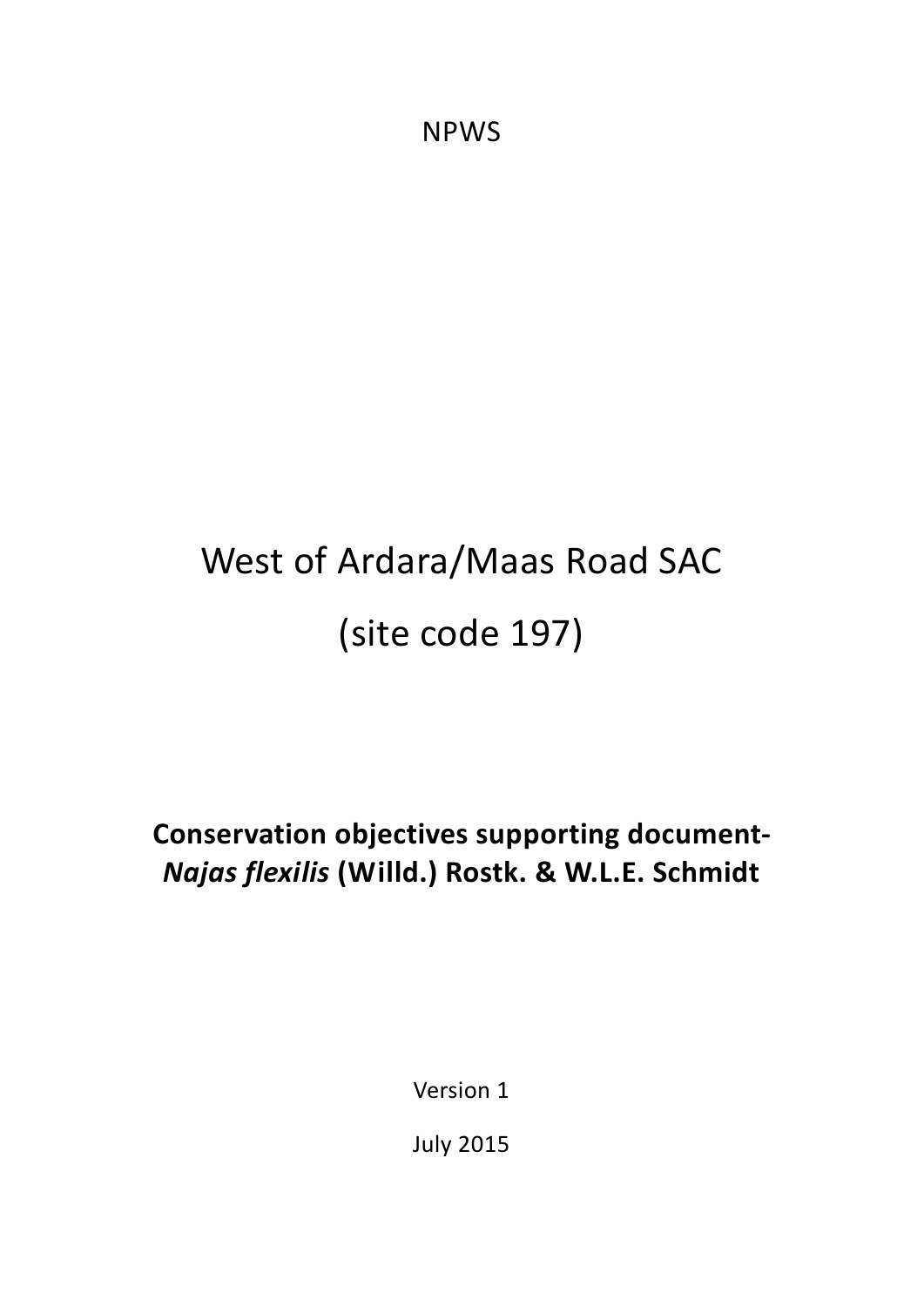# <span id="page-1-0"></span>**Contents**

| Appendix 2 Notes of Najas flexilis surveys of Clooney, Sheskinmore and Kiltooris Loughs by Dr Cilian |
|------------------------------------------------------------------------------------------------------|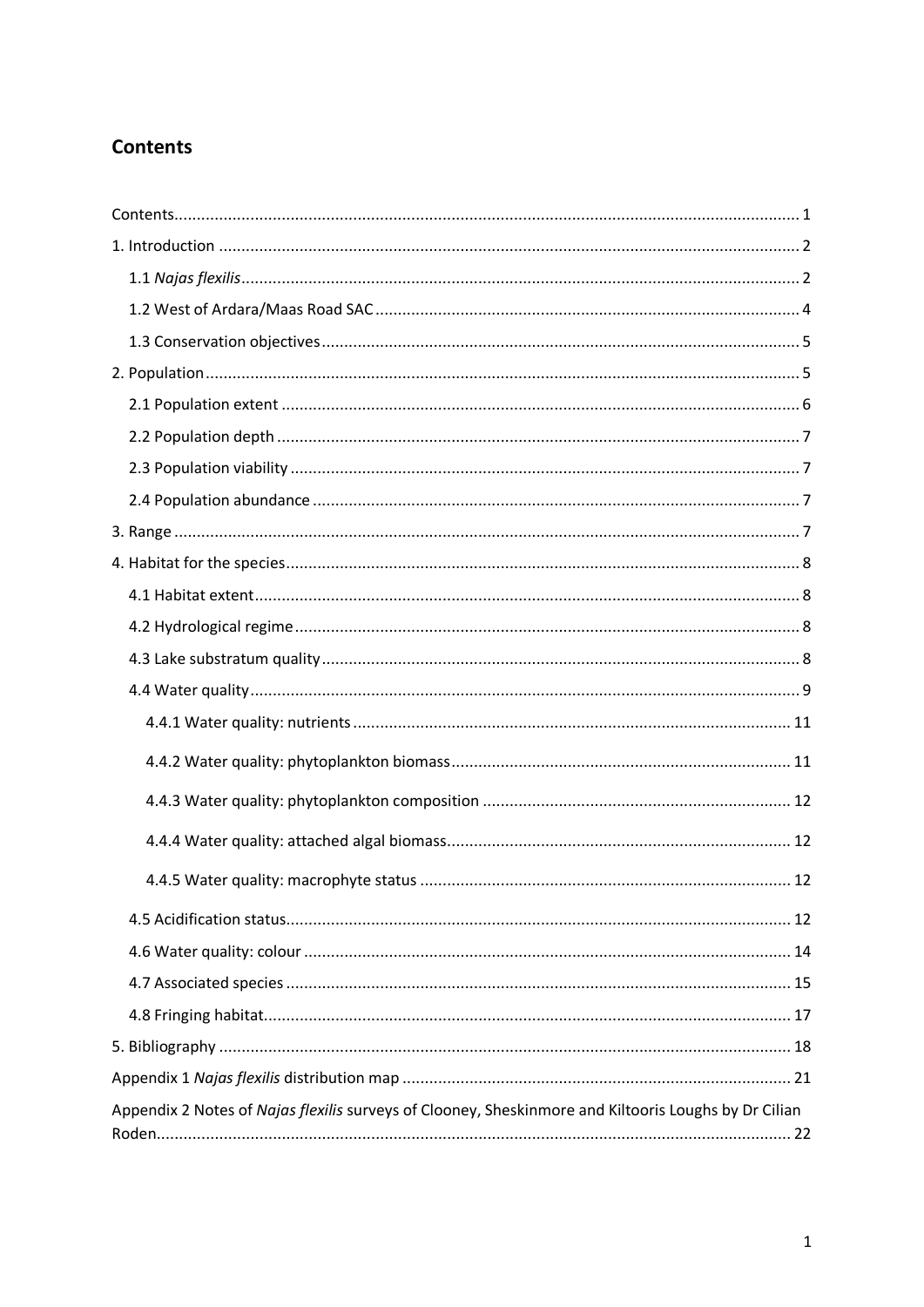# <span id="page-2-0"></span>**1. Introduction**

# <span id="page-2-1"></span>**1.1** *Najas flexilis*

*Najas flexilis* (Willd.) Rostk. & W.L.E. Schmidt (species code 1833) is a small, annual, submerged macrophyte of freshwater lakes that is listed on Annex II and IV of the Habitats Directive. In Ireland, the species is also protected under the Wildlife Acts (1976 and 2000), being listed on the Flora Protection Order (S.I. 94 of 1999).

Globally, *Najas flexilis* has a somewhat disjunct distribution that can be described as circumboreal (Preston and Croft, 2001). It is much more frequent in North America than in Eurasia (Godwin, 1975; Haynes, 1979; Preston and Croft, 2001). It has a northerly distribution in Europe, extending south to the Alps, but fossil evidence shows it was formerly much more widespread (Godwin, 1975; Preston and Croft, 2001; Wingfield *et al*. 2004). It is recognised as a rare and declining species in many countries (Preston and Croft, 2001). The core of the species' European range is in Scotland and Ireland (Wingfield, *et al*., 2004, 2005; Roden, 2007).

The species was first recorded in Ireland by Daniel Oliver in Cregduff Lough, Co. Galway in 1850 (*Botanical Gazette*, No. 22, October, 1850) and since then it has been recorded in approximately 65 lakes in counties Donegal, Leitrim, Mayo, Galway and Kerry. Since the review of its distribution in 2013 (NPWS, 2013b), it has been found in four additional lakes in Connemara (Roden, 2013; Roden and Murphy, 2014). Connemara appears to be the species' Irish stronghold, having records from approximately 36 lakes (see Figure 1). Most of the known *Najas flexilis* lakes are located near the western fringe, with the exception of some of the larger lakes such as Loughs Glenade, Corrib (Upper) and Leane. NPWS (2013b) concluded that the species was extinct from three of the known lakes. Roden and Murphy (2014) provided new information indicating that the species has been lost from an additional three lakes.

A fragile, relatively short (rarely >30 cm) and permanently submerged species of the lower euphotic depths, the plant is often overlooked (Preston and Croft, 2001; Roden, 2004; Wingfield *et al*., 2004). *Najas flexilis* is typically found on flat to gently sloping areas of the lake bed with soft substrata of mud, silt or fine sand (Preston and Croft, 2001; Roden, 2002, 2004). It can occur at all depths between 0.5 m and 10 m, but is frequently associated with the lower depths of macrophyte growth, with scattered plants gradually giving way to bare mud or silt (Preston and Croft, 2001; Roden, 2002). The well-documented patchy distribution of the species within lakes is considered to be primarily determined by wave action, sediment type and competition; the first two being closely interlinked (Roden, 2004, 2007; Wingfield *et al*., 2004). Unsurprisingly for an annual species, *Najas flexilis* is an early coloniser and relatively poor competitor and, therefore, may be associated with naturally disturbed conditions (Wingfield *et al*., 2004).

*Najas flexilis* is usually found in clear-water, lowland lakes (Preston and Croft, 2001). It shows a clear association with mixed geology, typically having peatland dominated catchments with some baserich bedrock (basalt, limestone, marble or sedimentary deposits) or calcareous sand (Preston and Croft, 2001, Roden, 2004; Wingfield, 2004). Catchment geology may influence the distribution of the species through substratum type, as well as through nutrient and mineral chemistry. Roden (2004)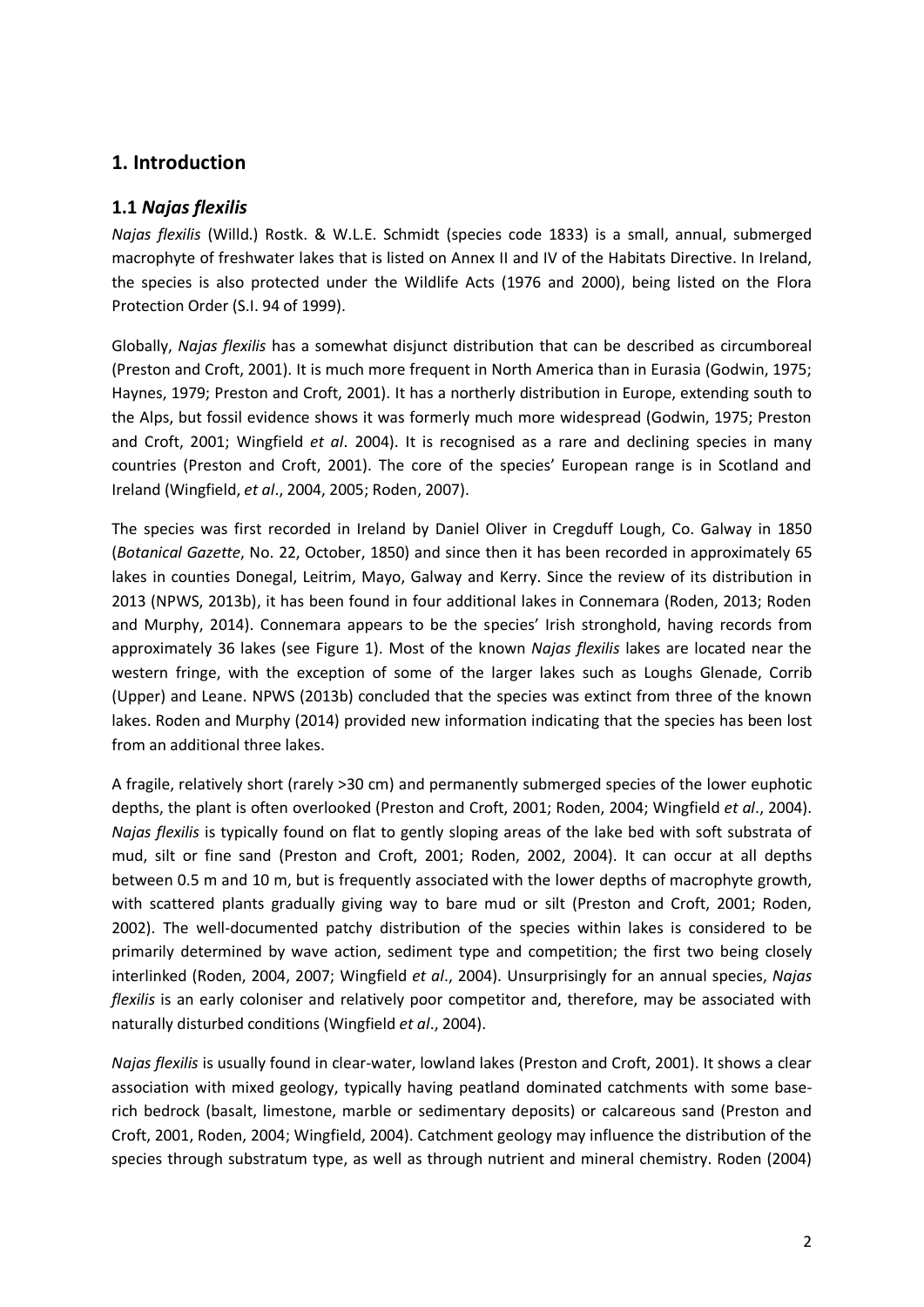noted that the species does not prosper in Old Red Sandstone catchments, possibly owing to the coarser sands that form the lake substratum in these areas.



**Figure 1. The distribution of** *Najas flexilis* **in Ireland.** Based on the centroids for the 65 lakes with records for the species.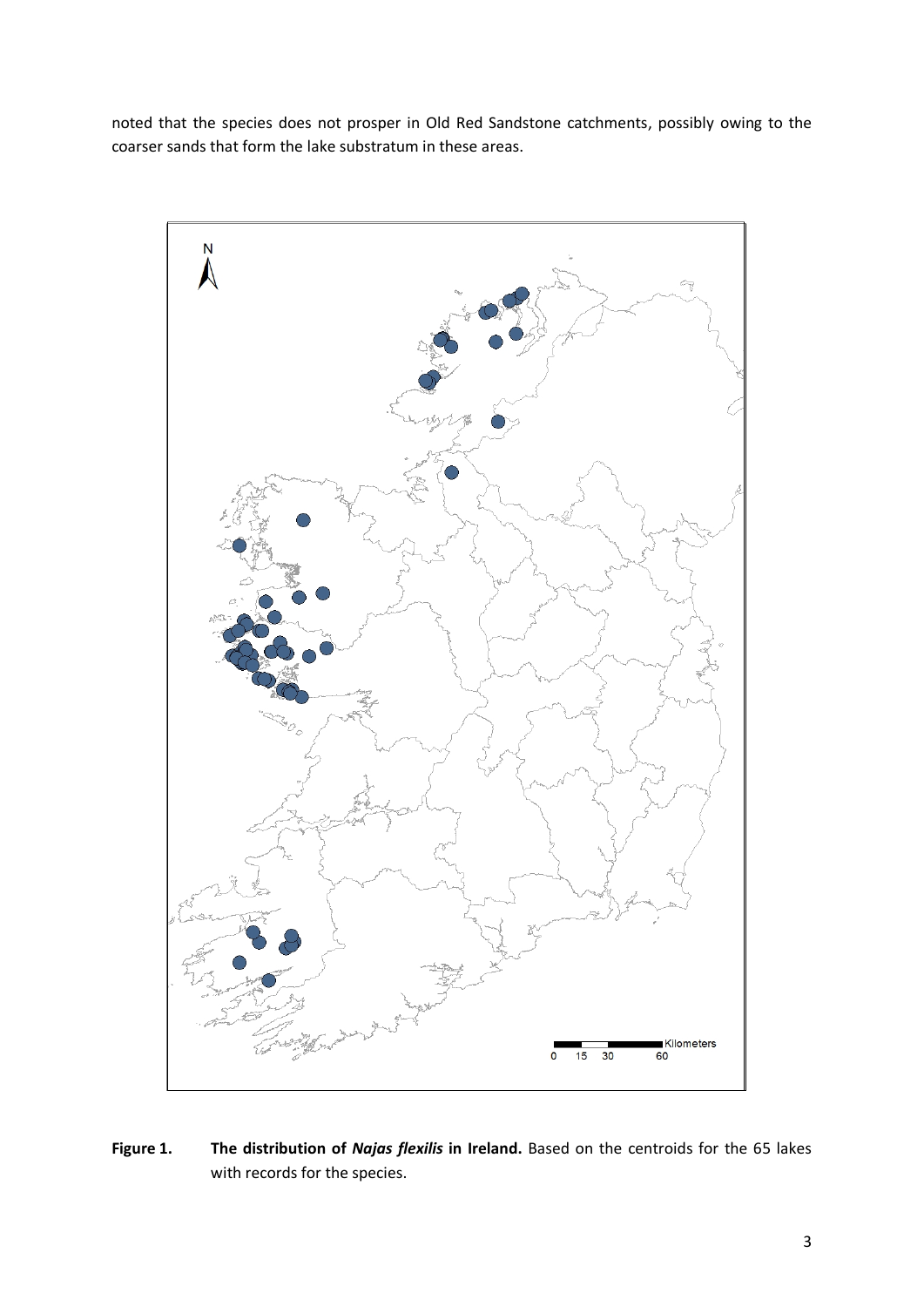*Najas flexilis* is not found in marl or other hard water lakes (Habitats Directive, Annex I habitat code 3140) (Roden, 2007). Neither does *Najas flexilis* occur in dystrophic, peaty lakes (Roden, 2002). In Ireland, *Najas flexilis* appears to be associated with the Habitats Directive Annex I habitat 3130 (Oligotrophic to mesotrophic standing waters with vegetation of the *Littorelletea uniflorae* and/or *Isoeto-Nanojuncetea*).

Roden (2004) noted the frequent co-occurrence of *Potamogeton perfoliatus* and *Isoetes lacustris* in *Najas flexilis* lakes, which is indicative of the mixed geological conditions favoured by the last species (the pondweed being common in hard water lakes; the quillwort characteristic of soft-water, oligotrophic lakes). Roden (2004) described two distinct groups of associated species in Irish *Najas flexilis* lakes; the first group included *Callitriche hermaphroditica*, several *Chara* species and broadleaved pondweeds (*Potamogeton* spp.). A similar list of associated species was noted by Preston and Croft (2001) and in lake Groups 2, 3 and 4 of Wingfield *et al*. (2004). The second group of associated species identified by Dr Cilian Roden included *Elatine hexandra* and *Nitella translucens* (Roden, 2004). Wingfield *et al*. (2004) Group 1 lakes appear to have similar associated species. In some Irish lakes, both groups of associated species occurred and these accounted for the most species-rich *Najas flexilis* lakes, having a number of species that are rare or scarce along the west coast of Ireland (e.g. Ballynakill Lough, which is also home to *Hydrilla verticillata*) (Roden, 2004). *Hydrilla verticillata* is known only from two Irish lakes, both of which also contain *Najas flexilis* (Roden, 2007).

Eutrophication is considered a significant pressure on the species, which grows at the lower levels of the euphotic zone and can easily be out-competed by perennials such as pondweeds (*Potamogeton* spp.) and 'shaded' by abundant phytoplankton (Preston and Croft, 2001; Roden, 2004, 2007; Wingfield, *et al*., 2004). Acidification is also considered a threat to the species (Roden, 2004; Wingfield *et al*., 2004).

In Ireland, *Najas flexilis* is considered to be in poor/inadequate conservation status as a result of eutrophication and impacts linked to peatland damage (Roden, 2007; NPWS, 2008; O Connor, 2013). Diffuse losses from agriculture and domestic wastewater systems (septic tanks) and point sources from urban wastewater treatment plants are considered the principal sources of nutrients in *Najas flexilis* catchments (O Connor, 2013).

# <span id="page-4-0"></span>**1.2 West of Ardara/Maas Road SAC**

West of Ardara/Maas Road SAC (site code 197) is located on the western coast of Donegal. The site contains extensive areas of blanket bog, a long and varied coastline, two large estuaries/inlets, a significant number of freshwater lakes and the Owenea River and its tributaries. The site has a diverse range of coastal and terrestrial habitats, is selected for 24 habitats listed in Annex I of the Habitats Directive and eight species in Annex II, including *Najas flexilis*.

West of Ardara/Maas Road SAC contains three freshwater lakes with populations of *Najas flexilis*: Clooney, Sheskinmore and Kiltooris Loughs. Appendix 1 maps the location of the three lakes in the site.

The first record of *Najas flexilis* in Clooney Lough was made by R.L. Praeger in August 1939 when he found fragments washed-up about half way along that part of the eastern shore where a lane runs close to the water's edge (Praeger, 1946). Clooney Lough was surveyed by Dr Cilian Roden in 2002 (Roden, 2002, 2004, 2007). He described the population as small and scattered in clearings amongst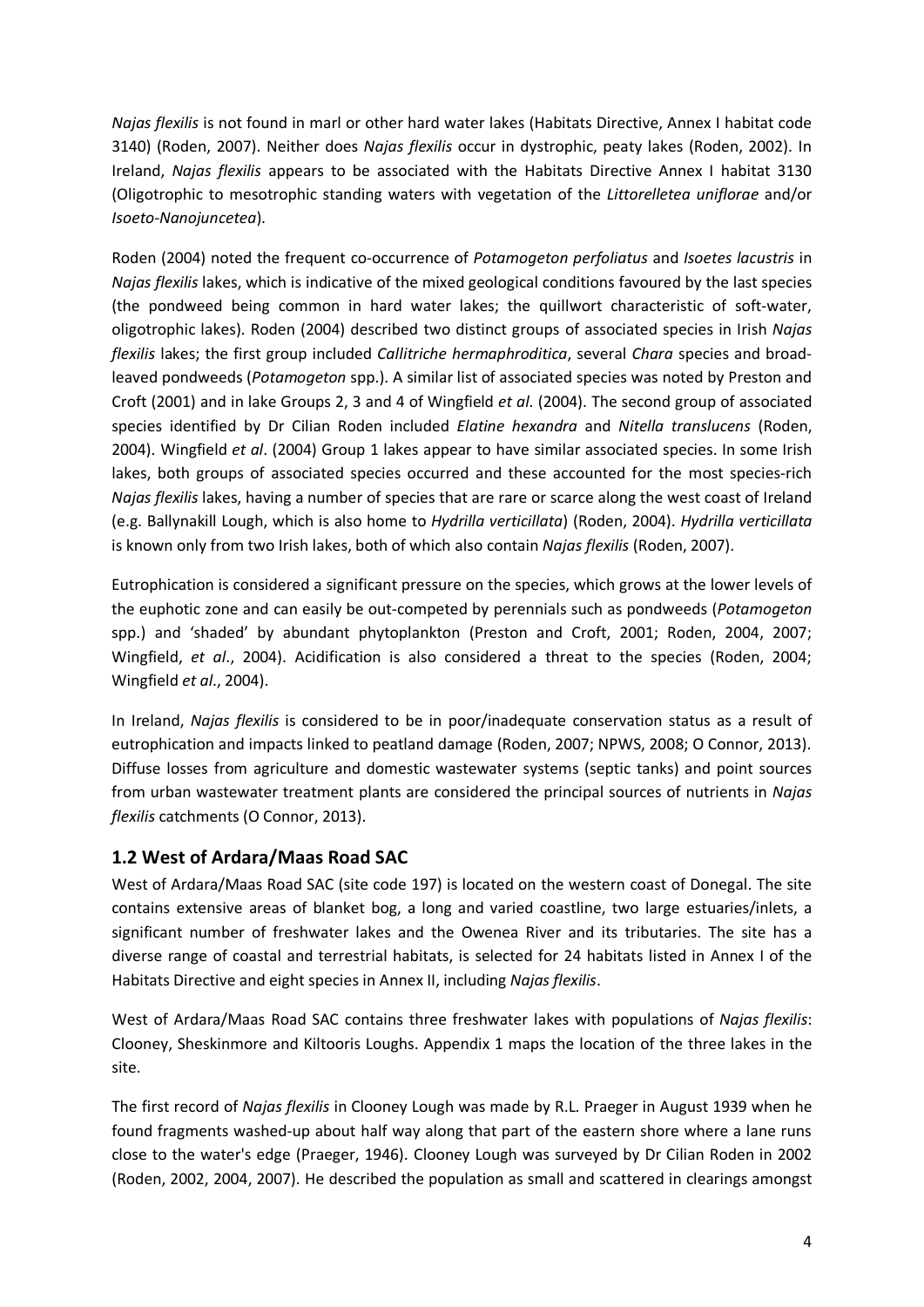a *Chara globularis* sward, but said that there could be more than 1,000 plants present owing to the extensive nature of the *Chara* sward.

*Najas flexilis* was first recorded in Sheskinmore Lough in 1981 by Jim Ryan. The population was surveyed by Cilian Roden in 2002 (Roden, 2002, 2004, 2007). He described the population as exceeding 1,000 plants, growing in shallow water and scattered in the southern and south-eastern parts of the lake amongst *Chara globularis* and under *Sparganium emersum*.

At Kiltooris Lough, *Najas flexilis* was first recorded in 1989 by N.F. Stewart, C.D. Preston and S.D. Webster. Records for the species were also made by Dr Cilian Roden in 1999 and the EPA in 2009 and 2010. Dr Roden described Kiltooris as having a substantial population in deep water in the north-western basin, with in excess of 1,000 plants.

Appendix 2 presents Cilian Rodens notes of the surveys of Clooney, Sheskinmore and Kiltooris Loughs, as well as sketch maps of the location of the species in the lake.

# <span id="page-5-0"></span>**1.3 Conservation objectives**

A site-specific conservation objective aims to define the favourable conservation condition of a habitat or species at site level. The maintenance of habitats and species within sites at favourable condition will contribute to the maintenance of favourable conservation status of those habitats and species at a national level.

Conservation objectives are defined using attributes and targets that are based on parameters as set out in the Habitats Directive for defining favourable status, namely population, range, and habitat for the species.

Note that the attributes and targets may change/become more refined as further information becomes available.

# <span id="page-5-1"></span>**2. Population**

Population size is a challenging concept for a somewhat cryptic annual such as *Najas flexilis*. Roden (2004, 2007) considered both Clooney and Sheskinmore lakes to support 'Small' populations and Kiltooris to have a 'Large' population of *Najas flexilis*, on his five point scale from 'Very Large' to 'Extinct', however, he acknowledged that these were subjective categories and that it is very difficult to estimate population size or propose any robust or repeatable abundance estimate for the species. Wingfield *et al*. (2004) also said that accurately measuring plant abundance to assess the condition of the population in deep water communities is extremely difficult.

The problems with estimating the population size of *Najas flexilis* at lake and national scale are discussed in O Connor (2013), and include:

- 1. *Najas flexilis* is difficult to survey as it grows under water at depths of up to 10 m. It is often commonest and most abundant in the lower depths of the euphotic zones, where it is most difficult to survey (Roden, 2002)
- 2. Counting the number of individuals can only be done by snorkelling or scuba diving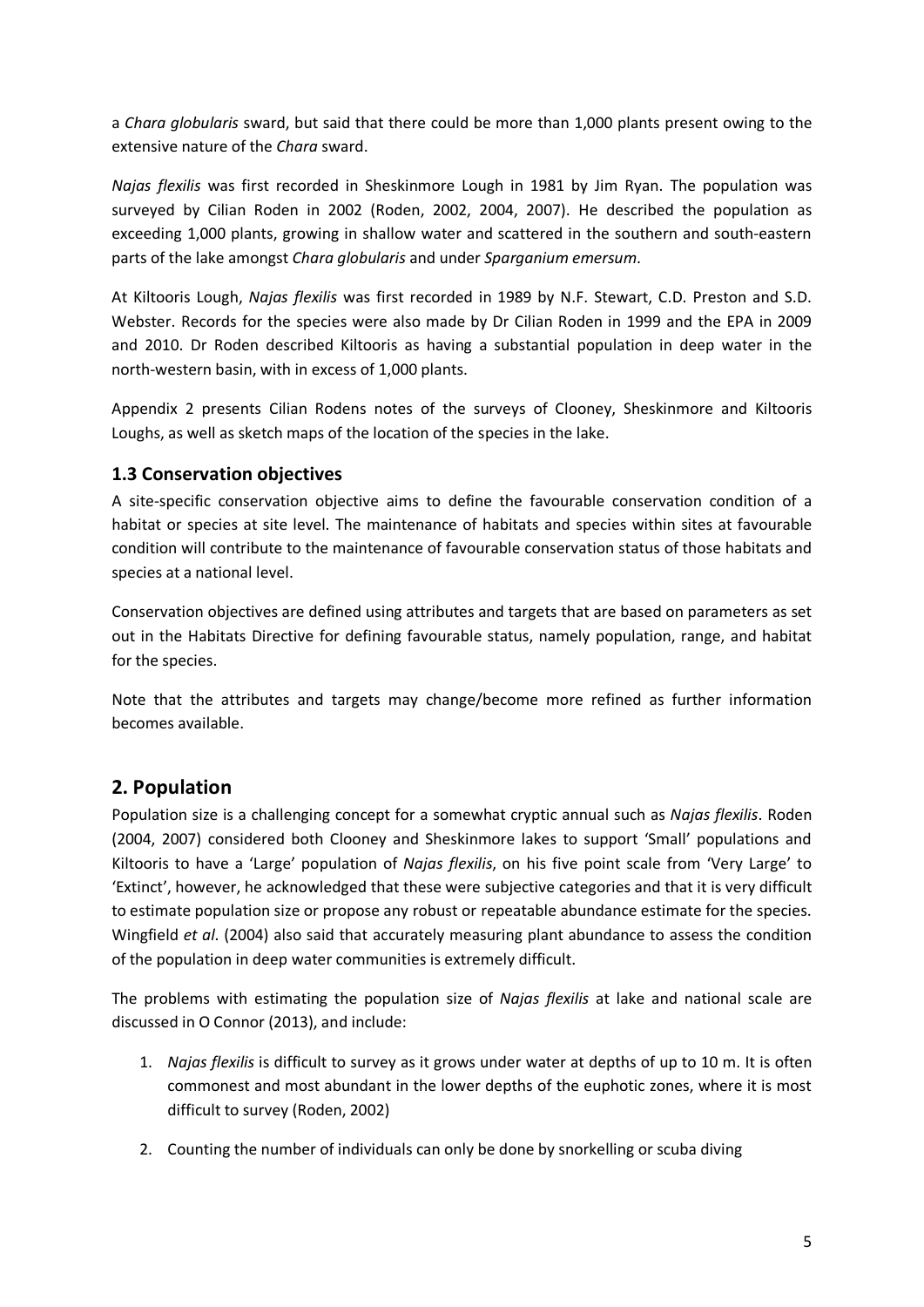- 3. It is generally only possible to sub-sample a population using snorkelling or scuba diving
- 4. The potential habitat in a lake is difficult to quantify, particularly in the absence of bathymetric data and substratum characterisation
- 5. The density of the plant is likely to vary within a lake<sup>[1](#page-6-1)</sup>, depending on factors from substratum particle size and geochemistry, to light penetration, to wave exposure and competition from other macrophytes, epiphyton or phytoplankton
- 6. There is a limited season for the survey of this annual species. Seedlings have been noted to begin to germinate in Scotland in June (Wingfield *et al*., 2004) and the plant can survive until October, however August is generally cited as the time to survey (of the 277 records on the NPWS *Najas flexilis* database for which a month is provided, 98 were made in August and 129 in July (see O Connor (2013))
- 7. The plant is fragile and easily uprooted by storm events, so the density can vary within a single growing season
- 8. Added to that is the evidence that inter-annual fluctuations in population size occur naturally, as well as driven by anthropogenic pressures, and are linked to factors such as seed-germination (Roden, 2007)

As a result, it is likely to be impossible to make statistically robust estimates of the number of mature individuals for a population of *Najas flexilis*. This means that using estimates of the number of mature individuals is not an appropriate method for assessing changes in the condition of *Najas flexilis* populations.

Surveying for *Najas flexilis* is challenging, given that it lives fully submerged (no floating or emergent leaves or flowers). Snorkelling is considered the best method for estimating the cover abundance of the species (Roden, 2007; Wingfield *et al*., 2004), and is the method recommended by the NPWS. The issues associated with, and lower reliability of, shoreline and boat surveys are documented by O Connor (2013).

Further research is required to develop detailed methods, attributes and targets for *Najas flexilis*  populations. The objectives below may, therefore, be subject to change in the future.

# <span id="page-6-0"></span>**2.1 Population extent**

While the spatial extent of *Najas flexilis* within a lake may be subject to some temporal/inter-annual variations, in viable populations it should not change significantly over time. Replacement of *Najas flexilis* with other rooted macrophytes (e.g. *Potamogeton* spp. or *Elodea canadensis*) would indicate a decline in the *Najas flexilis* population. Both the area and the spatial distribution of the population should be considered.

The target for population, extent is: No change to the spatial extent of *Najas flexilis* within each lake, subject to natural processes.

<span id="page-6-1"></span> $1$  Roden (2002) noted that the plant can occur both as scattered individuals and as dense stands.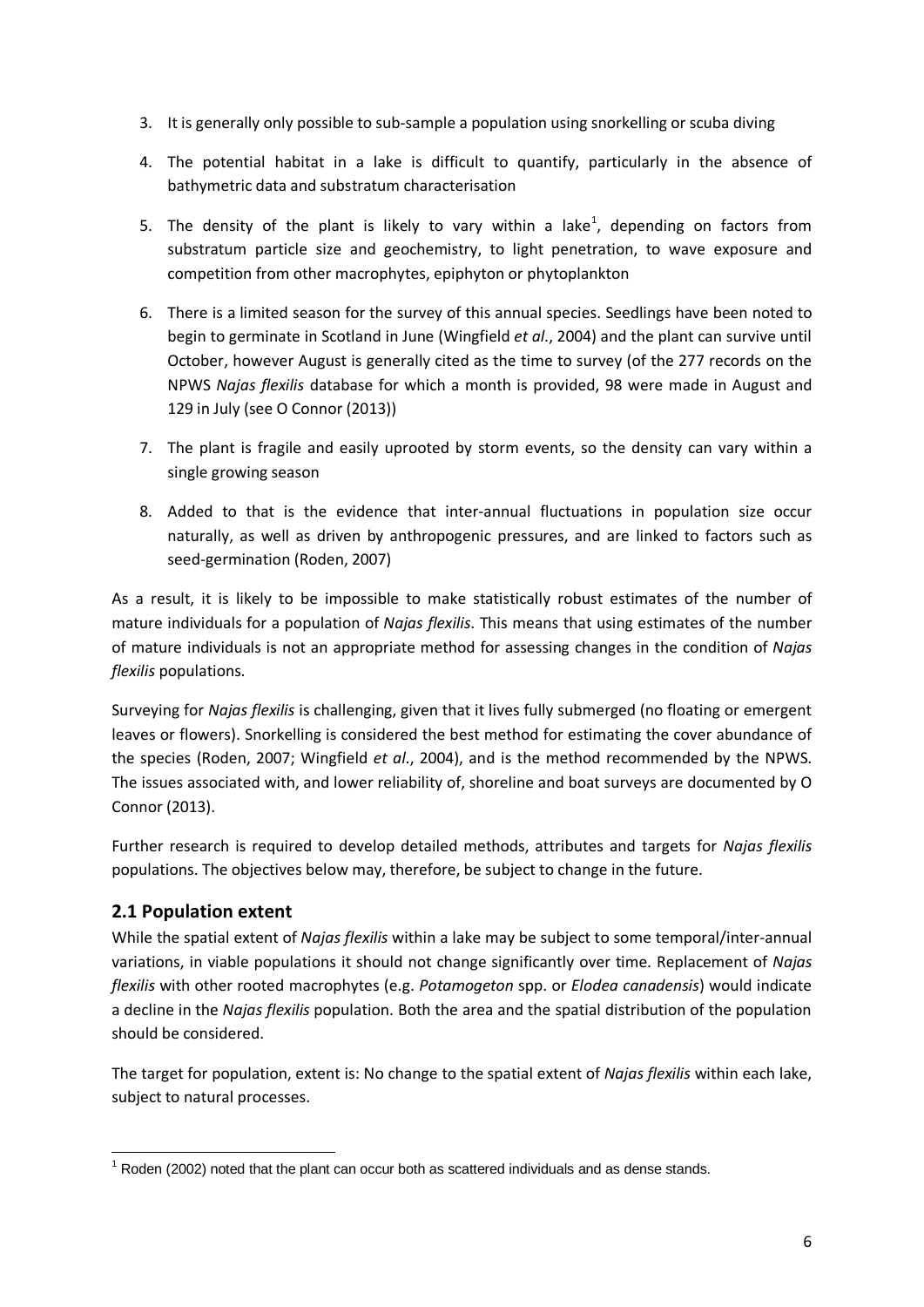# <span id="page-7-0"></span>**2.2 Population depth**

*Najas flexilis* can occur at all depths between 0.5 m and 10 m, but is frequently associated with the lower depths of macrophyte growth, with scattered plants gradually giving way to bare mud or silt (Preston and Croft, 2001; Roden, 2002). Roden (2007) highlighted that depths between 1 and 5 m are particularly important for the species. A number of anthropogenic impacts can affect light penetration and lead to decreases in the depths to which *Najas flexilis* can grow. These impacts include increasing phytoplankton biomass, water colour or turbidity. Changes to water level fluctuations as a result of abstractions or drainage can also affect *Najas flexilis* growth in more shallow water, owing to exposure and increased wave action. Consequently, the full depth range (i.e. min./most shallow to max./deepest) of the *Najas flexilis* population should be considered.

The target for population, depth is: No change to the depth range of *Najas flexilis* within each lake, subject to natural processes.

# <span id="page-7-1"></span>**2.3 Population viability**

Wingfield *et al*. (2004) used certain traits (leaf area/shoot length x reproductive number/shoot length) to assess plant fitness and indicated a score of less than one would give rise to concern. The use of plant traits to assess population fitness is recommended for *Najas flexilis* monitoring programmes. Measurement of traits can be done in the field, e.g. presence of flowers/seeds on plants, or by removing specimens, e.g. leaf area, shoot length and number of reproductive structures (Wingfield *et al*., 2004; Benthic Solutions, 2007). Plant fitness is an indicator of the viability of the population. Seed production in *Najas flexilis* appears to be reduced by both eutrophication and acidification (Wingfield *et al*., 2004).

The target for population, viability is: No change to the fitness of *Najas flexilis*, subject to natural processes.

# <span id="page-7-2"></span>**2.4 Population abundance**

As noted above, it is extremely difficult if not impossible to get reliable, repeatable estimates of *Najas flexilis* population size. It is, however, desirable to record an estimate of the species cover abundance at all sites. Use of the DAFOR or similar categorical scale for recording the cover per square metre is advisable. Cover abundance is likely to vary within a lake, with depth, substratum and exposure. It may also vary inter-annually. Sustained, significant declines in the cover abundance of *Najas flexilis*, however, would indicate a population decline. Changes in cover abundance over time should be monitored at a number of stations, covering a range of natural abundances, within each lake.

The target for population, abundance is: No change to the cover abundance of *Najas flexilis*, subject to natural processes.

# <span id="page-7-3"></span>**3. Range**

The known distribution of *Najas flexilis* in West of Ardara/Maas Road SAC is shown in Appendix 1. The conservation objective for *Najas flexilis* range is for the species to continue to occupy all three lakes: Clooney, Sheskinmore and Kiltooris Loughs.

The target for the attribute species distribution is: no decline, subject to natural processes.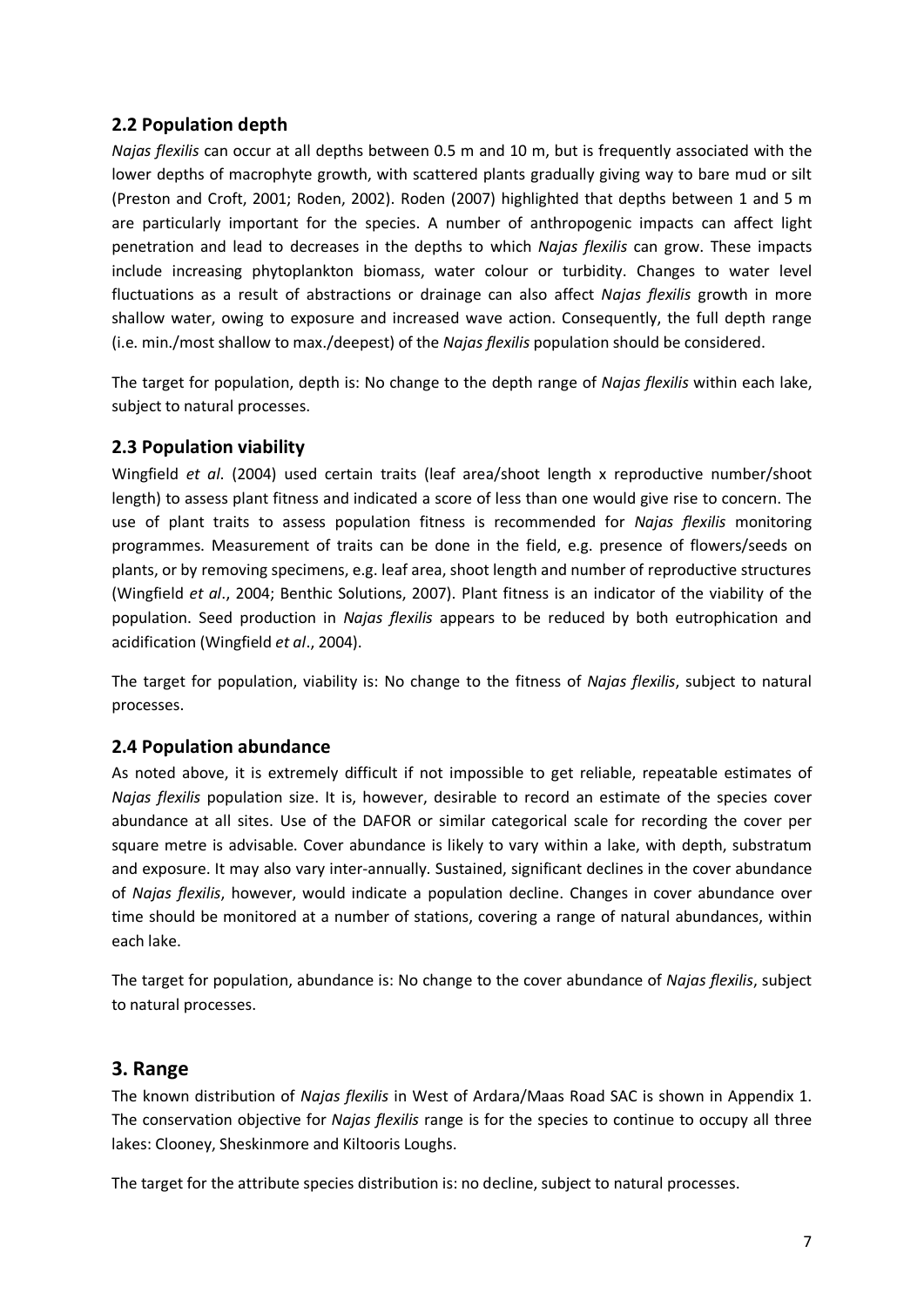# <span id="page-8-0"></span>**4. Habitat for the species**

Habitat for the species relates to the area and quality of the available habitat for the species. For freshwater species in Ireland, however, the area of the habitat is generally an insensitive measure of its conservation condition. In general, *Najas flexilis* habitat is more likely to be damaged rather than destroyed/lost. While lakes can be reduced in area by drainage or, for small and shallow lakes, by processes of natural succession, the most common impacts in Irish *Najas flexilis* lakes are nutrient enrichment and peat staining/deposition. As a result, most of the objectives detailed below relate to the quality of the species' habitat and include attributes such as hydrology and water quality.

# <span id="page-8-1"></span>**4.1 Habitat extent**

It is acknowledged that it is likely to be difficult to map and measure the area of *Najas flexilis* habitat in a lake. Both the lake area and the area of available habitat for the species within that lake should be considered.

The target for the attribute habitat extent is: No decline, subject to natural processes.

# <span id="page-8-2"></span>**4.2 Hydrological regime**

Fluctuations in lake water level are almost ubiquitous in Ireland owing to the highly seasonal rainfall patterns. Water level fluctuations can, however, be amplified by a variety of anthropogenic activities including water abstractions, drainage of the lake outflow and drainage of the upstream catchment. Upstream drainage leads to more rapid run-off and is associated with other significant pressures, notably the degradation of peatlands, which causes the release of organic acids, ammonia and other organic matter, and the direct transport of nutrients and other pollutants to lakes.

Increased water level fluctuations can impact on *Najas flexilis,* particularly at the upper depths of growth (see also 2.2 above). The area of lake bed influenced by wave action typically increases and, hence, the substratum can be significantly altered. The results include loss of macrophyte habitat, up-rooting of plants through wave action and contraction of submerged vegetation zones. Increased fluctuations can also lead to nutrient releases from the littoral sediments, as a result of exposure and re-wetting, and consequent changes in species composition.

The hydrological regime of the lakes must be maintained so that the area, distribution and depth of the *Najas flexilis* habitats are not reduced.

The target for the attribute hydrological regime, water level fluctuations is: Maintain appropriate natural hydrological regime necessary to support the habitat for *Najas flexilis.*

# <span id="page-8-3"></span>**4.3 Lake substratum quality**

*Najas flexilis* is typically found on soft substrata of mud, silt or fine sand (Preston and Croft, 2001, Roden, 2002, 2004). An association with relatively organic, flocculent sediment is noted in the UK (Wingfield *et al*., 2004). The sediment chemistry of *Najas flexilis* lakes is described by Wingfield *et al*. (2004). *Najas flexilis* almost exclusively utilises phosphorus from the sediment, however enrichment of the sediment appears to lead to declines/losses of the species (Wingfield *et al*., 2004). Calcium and iron concentrations in the lake sediment are also likely to influence the species distribution. Research is required to further characterise the substratum type (particle size and origin) and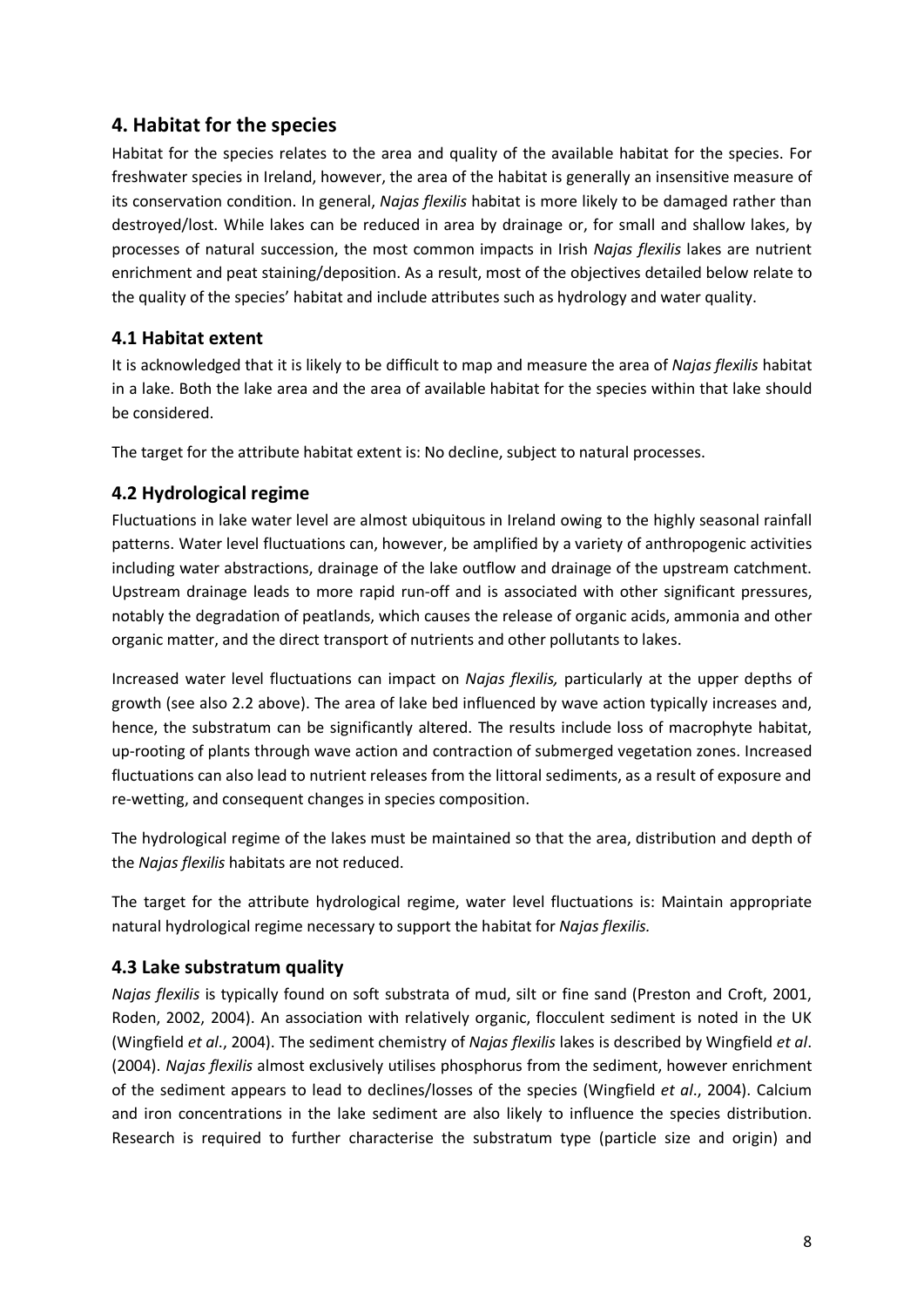substratum quality (notably pH, calcium, iron and nutrient concentrations) favoured by the species in Ireland.

The target for the attribute lake substratum quality is: Maintain appropriate substratum type, extent and chemistry to support the populations of *Najas flexilis.*

# <span id="page-9-0"></span>**4.4 Water quality**

*Najas flexilis* is typically associated with high water quality, i.e. the absence of eutrophication impacts. This is demonstrated by naturally low dissolved nutrients, clear water and low algal growth. Water quality can be measured by the following attributes: nutrient concentrations, phytoplankton biomass, phytoplankton composition, phytobenthos status and macrophyte status. Phytoplankton biomass and composition, phytobenthos status and macrophyte status all demonstrate biological responses to nutrient enrichment.

Significant quantities of data are available on lake water quality (eutrophication) in Ireland from the Environmental Protection Agency (EPA) and Local Authorities, however these data are classified in accordance with general environmental (water quality) objectives and do not take consideration of the specific requirements of protected species. As a consequence, the attributes (variables/quality elements) or the targets (thresholds/standards) used may be inappropriate to assessing the quality of the habitat for *Najas flexilis*. In particular, it is thought likely that *Najas flexilis* may tolerate or even reach optimal densities in lakes that are above the oligotrophic boundary in terms of dissolved nutrients. In the absence of species-specific variables and thresholds, however, the targets adopted are 'High Status' or oligotrophic. Hence, the targets may be overly stringent. A schema is presented in Figure 2 below indicating the likely target for *Najas flexilis* within the water quality classification system required by the Water Framework Directive. The more stringent targets are preferable to adopting the alternative target of the good-moderate (or eutrophic) boundary, as it is clear that *Najas flexilis* can be impacted by eutrophication well below the latter threshold. Also, when one considers that lakes regarded as in reference condition had summer chlorophyll *a* concentrations of c. 4 μg l-1 (Free *et al*., 2006) and given that *Najas flexilis* was formerly much more widespread in Ireland and Europe (Godwin, 1975), it is reasonable to assume that favourable and viable populations of the species existed in oligotrophic lakes before large-scale anthropogenic land-use change.

Further surveillance of population and habitat condition is necessary to determine whether the WFD quality elements are appropriate measures for the habitat of *Najas flexilis* and whether the WFD boundaries can be used to determine that habitat's condition.

*Najas flexilis* is usually found in clear-water, lowland lakes (Preston and Croft, 2001). The species has been described by a number of authors as characteristic of 'mesotrophic' lakes (Preston and Croft, 2001; Wingfield, *et al*., 2004, 2005; Roden, 2007). This demonstrates a disparity in the use of the term 'trophic' amongst the fields of ecological science, with botanical and phytosociological scientists using 'mesotrophic' to indicate the species' requirement for plant nutrients generally, whereas freshwater ecologists have a more restrictive definition of trophy, first established by the OECD and based primarily on concentrations in the water column of the macronutrient phosphorus (Total Phosphorus or TP) and the biomass of single-celled, planktonic algae (cholorophyll *a*) (OECD, 1982). The mesotrophy noted by botanists and phytosociologists reflects a requirement for certain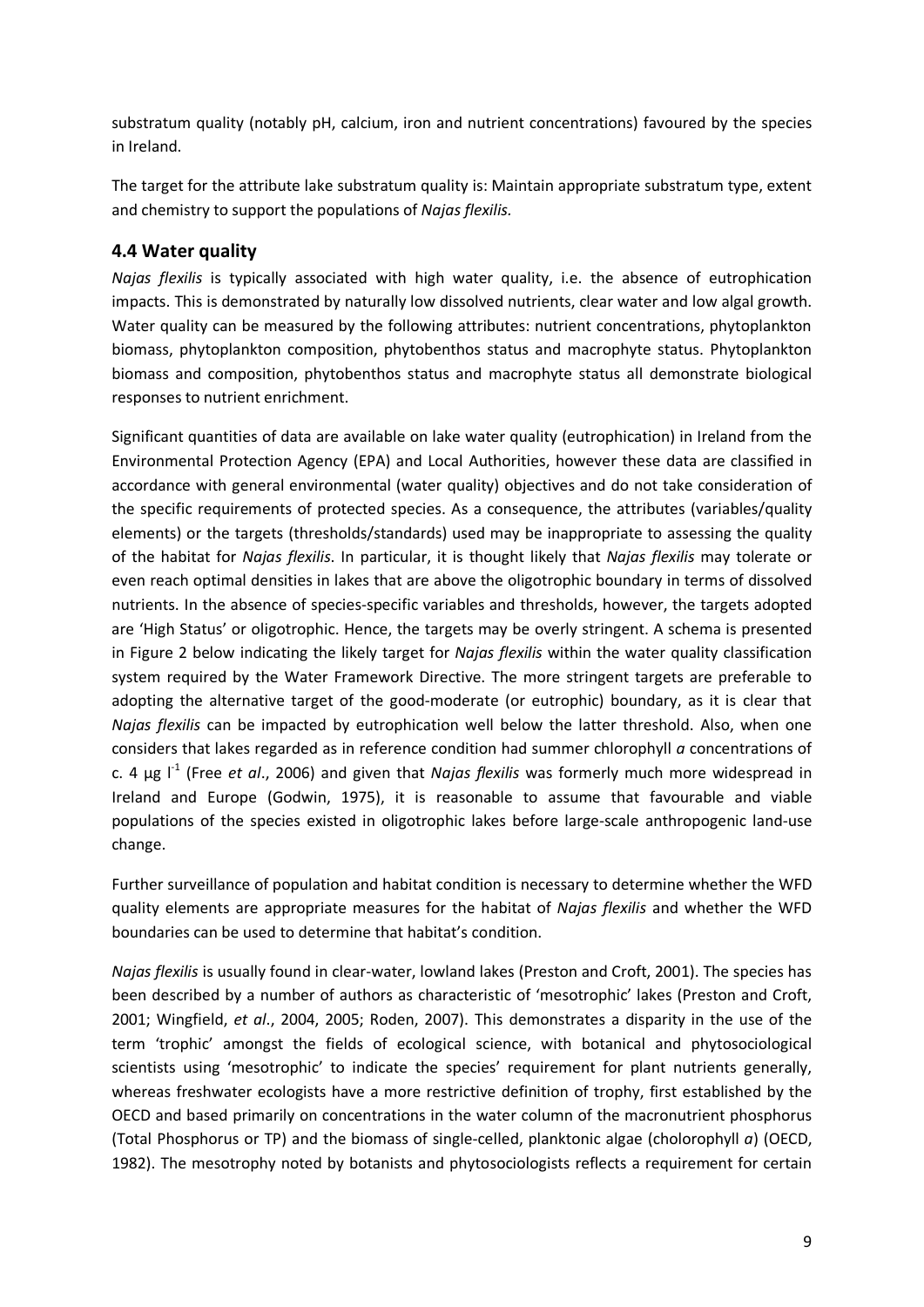cations, perhaps calcium and magnesium, as evidenced by the species' association with circumneutral waters, rather than a need for significant concentrations of phosphorus or nitrogen in the lake water. As noted above, the species' association with mixed geology including some baseenrichment is well documented (Preston and Croft, 2001; Roden, 2004; Wingfield, 2004). The species, in Ireland at least, appears to be strongly associated with lakes that are naturally oligotrophic, as defined by freshwater ecologists, that is naturally low in dissolved and particulate forms of phosphorus and nitrogen.



**Figure 2. The use of Water Framework Directive water quality targets for the habitat of** *Najas flexilis.* It is likely that the most appropriate target for *Najas flexilis* water quality lies somewhere below the high-good boundary, within the slightly-mesotrophic band (based on chlorophyll *a* and/or total phosphorus measurements) (indicated by dashed blue line). This target is still significantly higher than the basic WFD pass of the goodmoderate boundary (dotted green line), hence, the targets used here are equivalent to high status.

Enrichment of lake water and sediments with phosphorus and nitrogen (eutrophication) is considered a significant pressure on the species (Preston and Croft, 2001; Roden, 2004, 2007; Wingfield, *et al*., 2004). Nutrient enrichment increases primary production in phytoplankton, epiphytic and epipelic algae and in vascular plants (macrophytes). All of these can compete with *Najas flexilis* for the available resources, notably light, carbon dioxide, nutrients and space/substratum. *Najas flexilis* is generally recognised as a poor competitor (Roden, 2007; Wingfield *et al*., 2004). As *Najas flexilis* is frequently found at the lower levels of the euphotic zone, "shading" by phytoplankton, taller rooted species or attached algae is a particular problem. pH,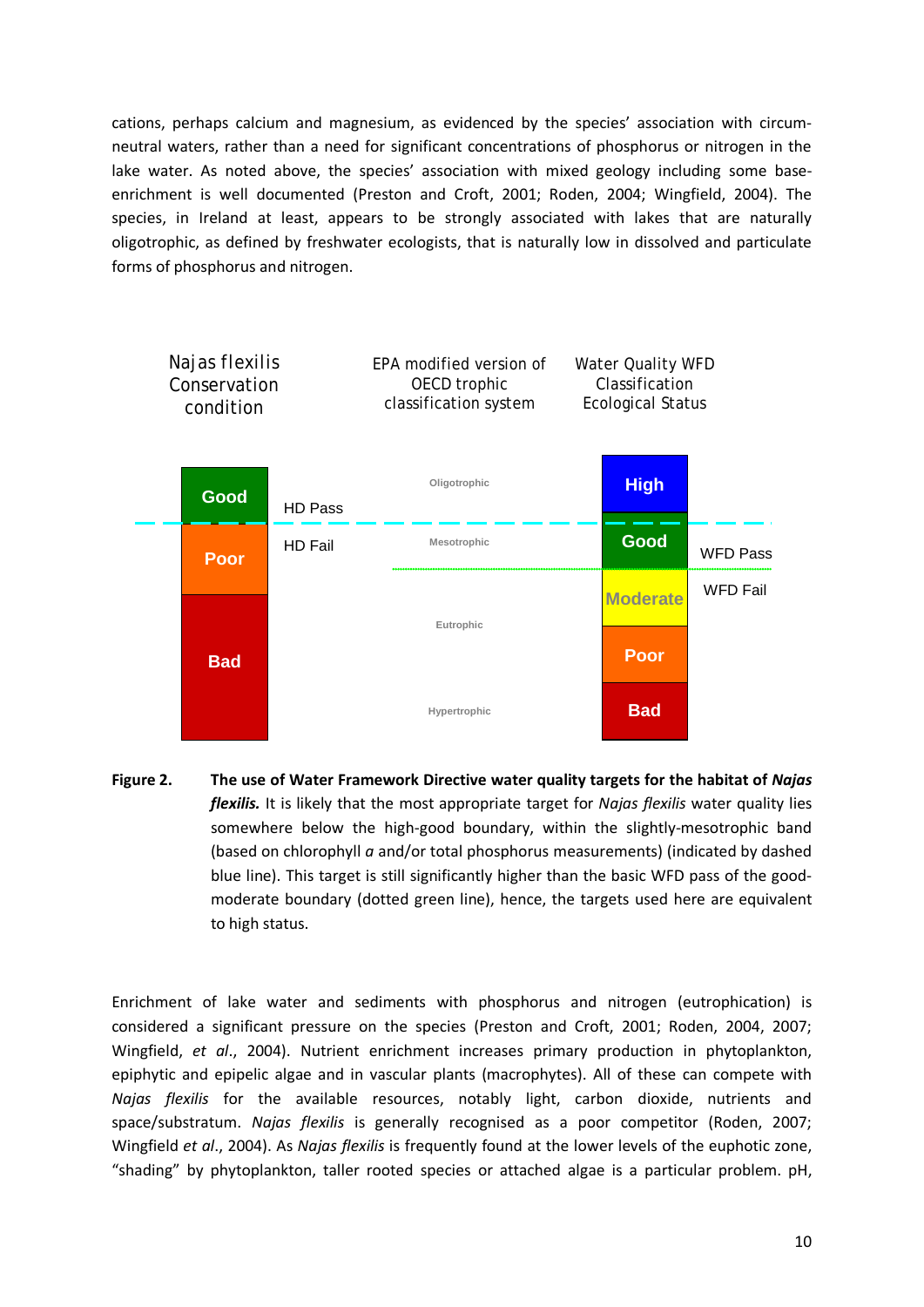alkalinity, calcium, magnesium and total phosphorus were all significantly higher in seven Scottish lakes from which *Najas flexilis* had been lost, where eutrophication was the suspected cause of the extinction (Wingfield *et al*., 2004).

The most common nutrient sources documented in the Irish *Najas flexilis catchments* are:

- 1. Agriculture
- 2. Domestic wastewaters from on-site systems
- 3. Discharges from urban wastewater treatment plants
- 4. Other wastewater discharges
- 5. Golf courses
- 6. Forestry

(O Connor, 2013).

#### <span id="page-11-0"></span>*4.4.1 Water quality: nutrients*

Eutrophication is considered to have a significant negative impact on *Najas flexilis* (Preston and Croft, 2001; Roden, 2004, 2007; Wingfield, *et al*., 2004). As discussed above, in the absence of specific nutrient targets for *Najas flexilis*, the default target used here is oligotrophic or high status for general nutrient conditions.

No standards have yet been set for total phosphorus in Irish lakes, however the Irish EPA has used an interim high status value of annual mean total phosphorus (TP) of less than 10  $\mu$ g l<sup>-1</sup> for 2007-2009 status classification (Tierney *et al*., 2010). This same threshold was used to as the oligotrophic lake standard in the Phosphorus Regulations (McGarrigle *et al*., 2002). As a result, an annual mean TP of < 10 μg l-1 is considered necessary for *Najas flexilis* lakes. Where the mean TP concentrations are lower than this standard, there should be no increase in annual mean, i.e. no upward trends.

Total ammonia in *Najas flexilis* lakes should also be in high status as defined by Schedule Five of the European Communities Environmental Objectives (Surface Water) Regulations (S.I. 272 of 2009), that is mean annual total ammonia of ≤ 0.040 mg N  $I^1$  or annual 95<sup>th</sup> percentile of ≤ 0.090 mg N  $I^1$ .

The target for the attribute water quality, nutrients is: Maintain average annual TP concentration of  $≤10μg$  I<sup>-1</sup> TP, average annual total ammonia concentration of  $≤$  0.040 mg N I<sup>-1</sup> and annual 95<sup>th</sup> percentile for total ammonia concentration of  $\leq$  0.090 mg N  $I^1$ .

#### <span id="page-11-1"></span>*4.4.2 Water quality: phytoplankton biomass*

Nutrient enrichment (with phosphorus and/or nitrogen) can promote phytoplankton growth leading to shading of *Najas flexilis* and reduced light penetration. Phytoplankton biomass is commonly measured as chlorophyll *a*. Schedule Five of the European Communities Environmental Objectives (Surface Waters) Regulations (S.I. 272 of 2009) establishes the criteria for calculating lake status using chlorophyll *a*. Two sets of thresholds are given, linked to lake types. The thresholds established for the moderate and higher alkalinity types (7, 8, 11 and 12) are considered more appropriate for *Najas flexilis* lakes. The target for *Najas flexilis* lakes is currently considered to be high status or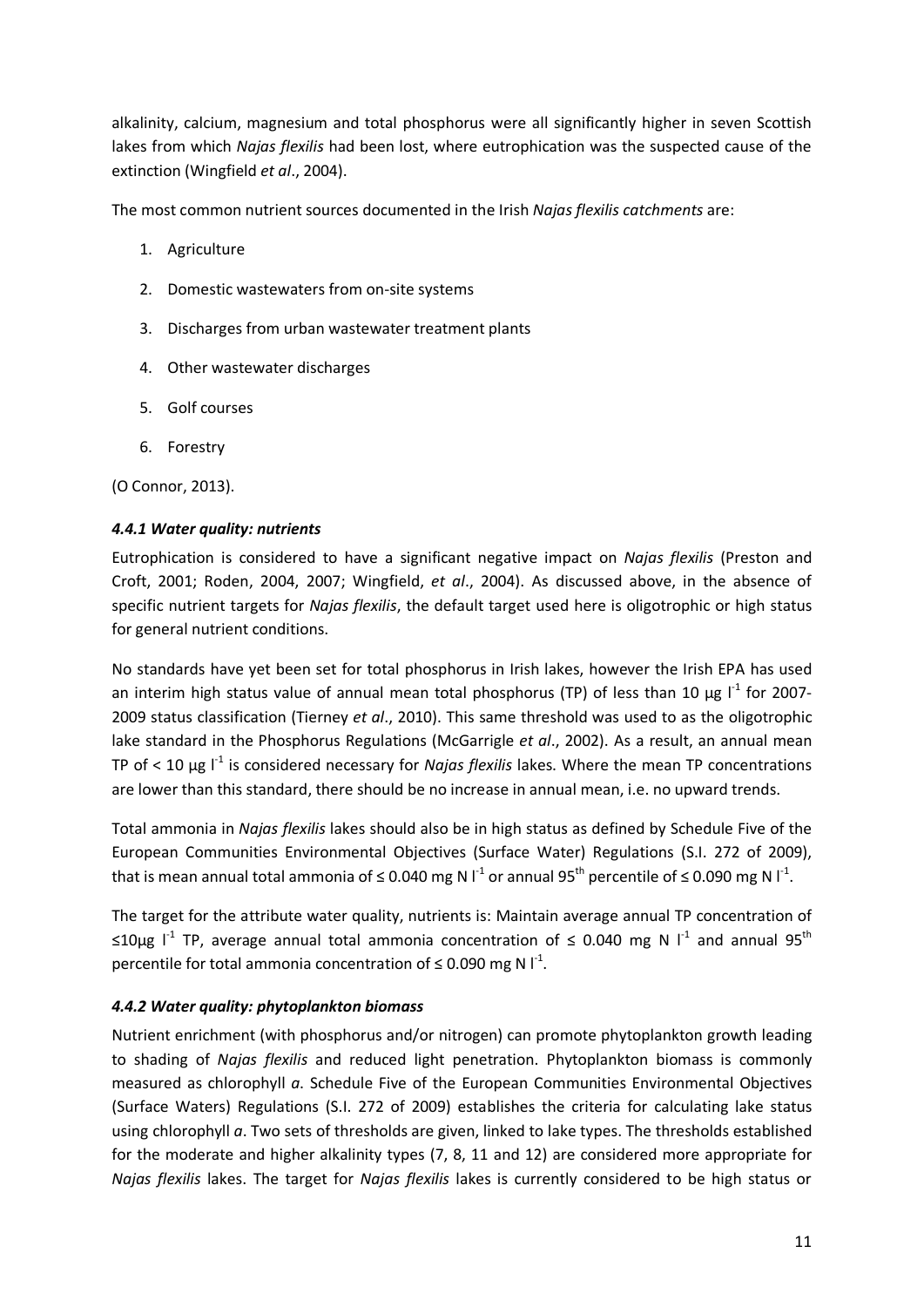oligotrophic conditions and, therefore, the mean chlorophyll *a* concentration should be less than 5.8 μg  $I<sup>1</sup>$  during the growing season (March-October). Where the chlorophyll *a* concentrations are lower than this threshold in a *Najas flexilis* lake, however, there should be no increase in growing season means, i.e. no upward trends.

The target for the attribute water quality, phytoplankton biomass is: Maintain average growing season (March-October) chlorophyll *a* concentration of < 5.8  $\mu$ g l<sup>-1</sup>.

#### <span id="page-12-0"></span>*4.4.3 Water quality: phytoplankton composition*

The EPA has developed a phytoplankton composition metric for nutrient enrichment of Irish lakes. As for the other water quality attributes, the target for phytoplankton composition status is high.

The target for the attribute water quality, phytoplankton composition is: Maintain high phytoplankton composition status.

#### <span id="page-12-1"></span>*4.4.4 Water quality: attached algal biomass*

Nutrient enrichment can favour epiphytic (attached to plants) and epipelic (attached to substratum) algal communities that can out-compete *Najas flexilis*. The cover abundance of attached algae should, therefore, be low.

The EPA monitors the phytobenthos status of Irish lakes for Water Framework Directive purposes. Phytobenthos status can be used as an indicator of increases in attached algal biomass. As discussed above, in the absence of targets for *Najas flexilis*, the default target used here is high status.

The target for the attribute water quality, attached algal biomass is: Maintain trace/ absent attached algal biomass (< 5% cover) and high phytobenthos status.

# <span id="page-12-2"></span>*4.4.5 Water quality: macrophyte status*

Nutrient enrichment can also favour more competitive submerged macrophyte species that can outcompete *Najas flexilis*. The EPA monitors macrophyte status for Water Framework Directive purposes using the 'Free Index'. As discussed above, the default target for *Najas flexilis* adopted here is high status, defined in Schedule Five of the European Communities Environmental Objectives (Surface Waters) Regulations (S.I. 272 of 2009) as having a Ecological Quality Ratio (EQR) of ≤ 0.90.

The target for the attribute water quality, macrophyte status is: Maintain high macrophyte status.

O Connor (2013) used these five indicators ('quality elements') of water quality to assess the national conservation status of the habitat for *Najas flexilis*. For the habitat quality to be in favourable condition in terms of nutrients and eutrophication, the target was for all five elements to reach high status. This use of a lowest common denominator approach was in keeping with classification under the WFD, which is based on the lowest status classes for a range of specified biological, physico-chemical and hydromorphological quality elements (Tierney, *et al*. 2010).

# <span id="page-12-3"></span>**4.5 Acidification status**

Acidification is considered a significant threat to *Najas flexilis* (Preston and Croft, 2001; Roden, 2004; Wingfield *et al*., 2004). Wingfield *et al*. (2004) noted that at pH of <7 the abundance of *Najas flexilis*  is low. They also documented reduced reproductive capacity in more acidic conditions (pH 6.46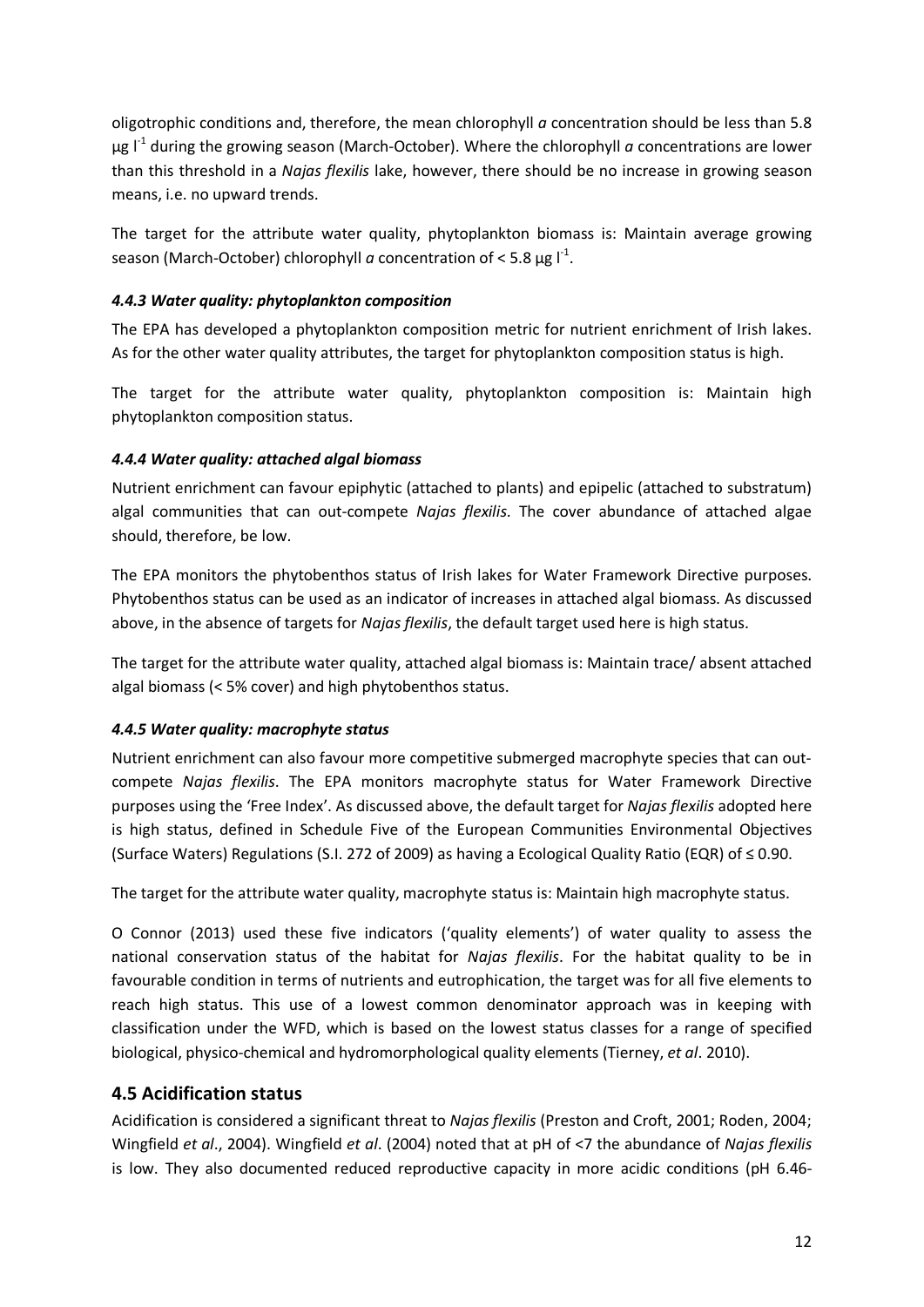6.98), with seeds low in number or absent (Wingfield *et al*., 2004). The annual nature of *Najas flexilis* makes it particularly sensitive to environmental change, and year to year fluctuations in pH, alkalinity and calcium could affect seed production, promoting genetic drift and loss of genetic diversity (Wingfield *et al*., 2004). However, little is known about the seed longevity and if the seedbank is persistent, the species may be able to survive some perturbations. Wingfield *et al*. (2004) observed pH conductivity, alkalinity, calcium and potassium were significantly lower in two lakes from which the species appeared to have been lost owing to acidification, while sediment iron was significantly higher (Wingfield *et al.*, 2004). The likely causes of acidification in Irish *Najas flexilis*  catchments may include a complex mix of natural as well as anthropogenic factors and are discussed in detail in O Connor (2013).

Wingfield *et al*. (2004) considered that *Najas flexilis* has rather specific environmental requirements and occupies a relatively narrow realised niche in Britain and Ireland. The pH of the water ranged from 6.62 - 8.3 (median of 7.46) and conductivity ranged from 55 - 447  $\mu$ S cm<sup>-1</sup> (median of 235  $\mu$ S cm<sup>-1</sup>) at 42 lakes studied (Wingfield *et al.*, 2004). Alkalinity ranged from 6.71 - 69.71 mg l<sup>-1</sup> (median of 23.45 mg  $I<sup>-1</sup>$ ) at 29 lakes, and calcium concentration in the water had a range of 2.06 - 33.4 mg  $I<sup>-1</sup>$ (median of 9.59 mg l<sup>-1</sup>) at 30 lakes (Wingfield *et al.*, 2004). Alkalinity data are available for 18 *Najas flexilis* lakes from the Irish EPA 2007-2009 water quality report (Tierney *et al*., 2010) demonstrating a wider range of 2.5 – 106 mg  $I^1$ , with a median of 13.2 mg  $I^1$  and average of 25 mg  $I^1$ . Summary data are provided in Table 1 for five Donegal lakes (Loughs Akibbon, Anure, Derg, Port and Shannagh), having overall averages of pH 7.12, conductivity 133.6  $\mu$ S cm<sup>-1</sup> and total alkalinity 24.4 mg l<sup>-1</sup>. These are based on data provided by Donegal County Council covering the period 2006-2012. Interestingly, Wingfield *et al*. (2004) found that the calcium concentration of the sediment was a good predictor for the number of reproductive structures, an indicator of plant fitness and population viability.

Median pH values should be greater than 7 pH units. Water and sediment alkalinity and concentrations of cations (notably calcium) should be appropriate to *Najas flexilis* habitat. Further research is required to establish more specific targets for the species, including study of intra-annual variations. The EPA also classifies Acidification/Alkalisation status in lakes and uses it in overall Water Framework Directive status. In line with the other WFD attributes used, the target for WFD Acidification/Alkalisation status is high.

The target for the attribute acidification status is: Maintain appropriate water and sediment pH, alkalinity and cation concentrations to support the populations of *Najas flexilis*, subject to natural processes.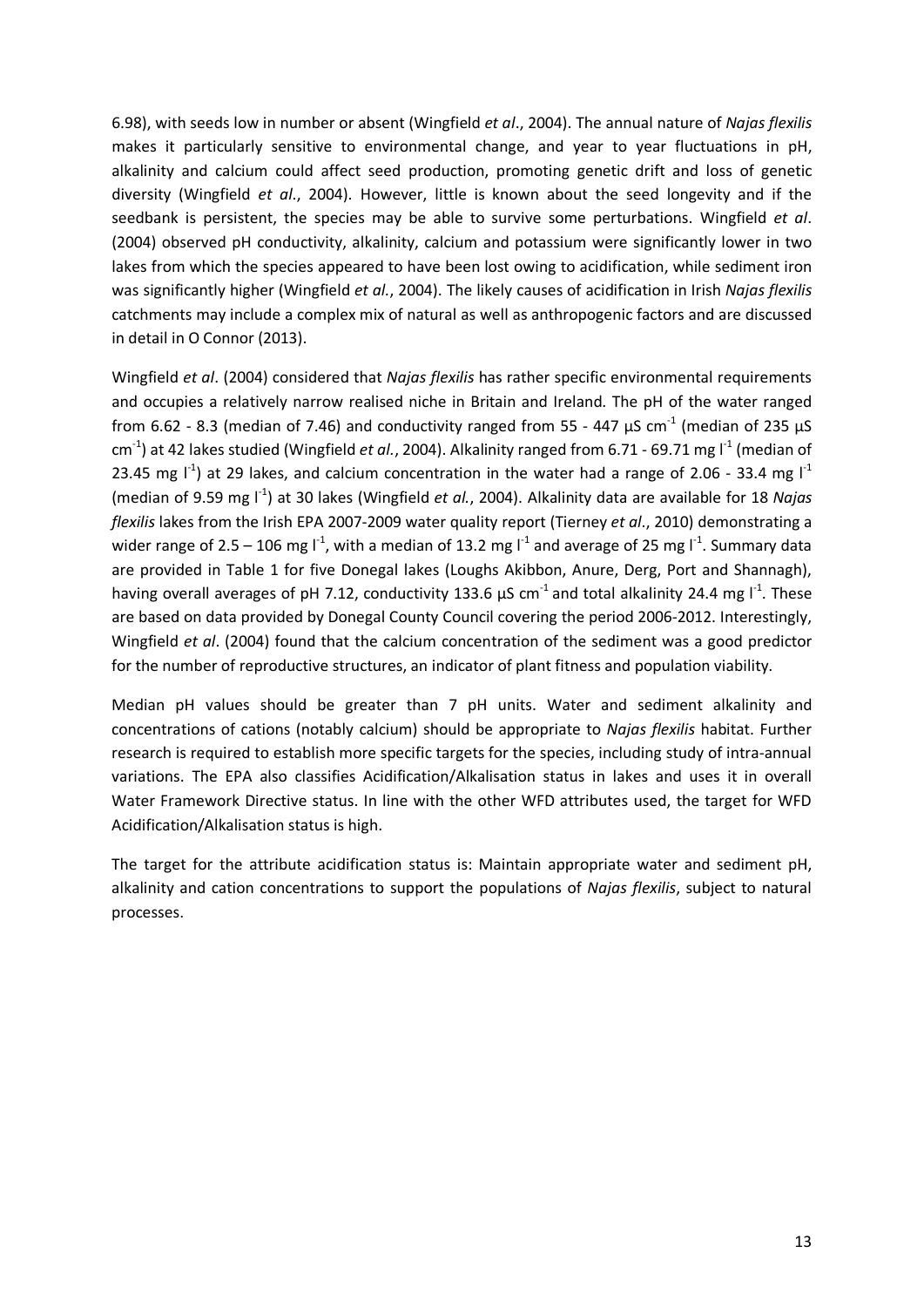| Lake     | <b>Summary</b> | pH             | Conductivity<br>$\mu$ S cm $^{-1}$ | <b>Total</b><br><b>Alkalinity</b><br>$mg I^{-1}$ | <b>Total</b><br><b>Hardness</b><br>$mgI^{-1}$ | Calcium <sub>mg</sub><br>$\mathsf{I}^{-1}$ |
|----------|----------------|----------------|------------------------------------|--------------------------------------------------|-----------------------------------------------|--------------------------------------------|
| Akibbon  | Range          | 6.39-8.15      | 90-203                             | 19-60                                            |                                               | $7.4 - 23.6$                               |
|          | Median         | 7.21           | 138                                | 36                                               |                                               | 12.3                                       |
|          | Average        | 7.24           | 136.0                              | 38.2                                             |                                               | 12.8                                       |
|          | n              | 31             | 31                                 | 31                                               |                                               | 30                                         |
| Anure    | Range          | 6.89-7.26      | 86.4-137.2                         | $14 - 14$                                        | 16.2-18.1                                     |                                            |
|          | Median         | 7.17           | 91.8                               | 14                                               | 18.1                                          |                                            |
|          | Average        | 7.12           | 101.8                              | 14.0                                             | 17.4                                          |                                            |
|          | n              | $\overline{4}$ | 4                                  | 3                                                | 3                                             |                                            |
| Derg     | Range          | 5.73-7.42      | 43.2-68.8                          | $1 - 34$                                         |                                               | $1.3 - 4.8$                                |
|          | Median         | 6.57           | 52                                 | 6                                                |                                               | 1.9                                        |
|          | Average        | 6.61           | 53.6                               | 8.4                                              | 8.82                                          | 2.1                                        |
|          | n              | 43             | 43                                 | 43                                               | $\mathbf{1}$                                  | 30                                         |
| Port     | Range          | 7.73-7.85      | 181-359                            | 40-94                                            | 50-120.1                                      |                                            |
|          | Median         | 7.79           | 184.3                              | 40                                               | 52.5                                          |                                            |
|          | Average        | 7.79           | 241.4                              | 58.0                                             | 74.2                                          |                                            |
|          | n              | $\overline{3}$ | 3                                  | 3                                                | $\overline{3}$                                |                                            |
| Shannagh | Range          | 5.16-8.44      | 166-265                            | 16-52                                            | 50-52.5                                       |                                            |
|          | Median         | 7.6            | 205.5                              | 31.5                                             |                                               |                                            |
|          | Average        | 7.5            | 202.5                              | 31.8                                             | 51.3                                          |                                            |
|          | n              | 44             | 46                                 | 26                                               | $\overline{2}$                                |                                            |
| Overall  | Range          | 5.16-8.44      | 43.2-359                           | $1 - 94$                                         | 8.8-120.1                                     | $1.3 - 23.6$                               |
|          | Median         | 7.21           | 139                                | 28                                               | 50                                            | 6.1                                        |
|          | Average        | 7.12           | 133.6                              | 24.4                                             | 42.9                                          | 7.5                                        |
|          | n              | 125            | 127                                | 106                                              | 9                                             | 60                                         |

# **Table 1 Physico-chemical data for five** *Najas flexilis* **Donegal lakes.** Data courtesy of Donegal CC.

# <span id="page-14-0"></span>**4.6 Water quality: colour**

Increased water colour and turbidity decrease light penetration and can reduce the area of available *Najas flexilis* habitat, particularly at the lower euphotic depths. The primary source of increased water colour in Ireland is disturbance to peatland. Drainage of peatland for peat-cutting, agriculture and forestry, as well as over-grazing by sheep, are the primary causes of such disturbance in Ireland.

No species-specific or national standards for water colour currently exist. It is likely that the water colour in *Najas flexilis* lakes would naturally be < 50 mg/L PtCo. Of the 197 lakes nationally for which data on colour were available in Free *et al*. (2006), the average and median concentrations were 41 mg/L PtCo and 33 mg/L PtCo, respectively.

The target for the attribute water quality, colour is: Maintain appropriate water colour to support the populations of *Najas flexilis*.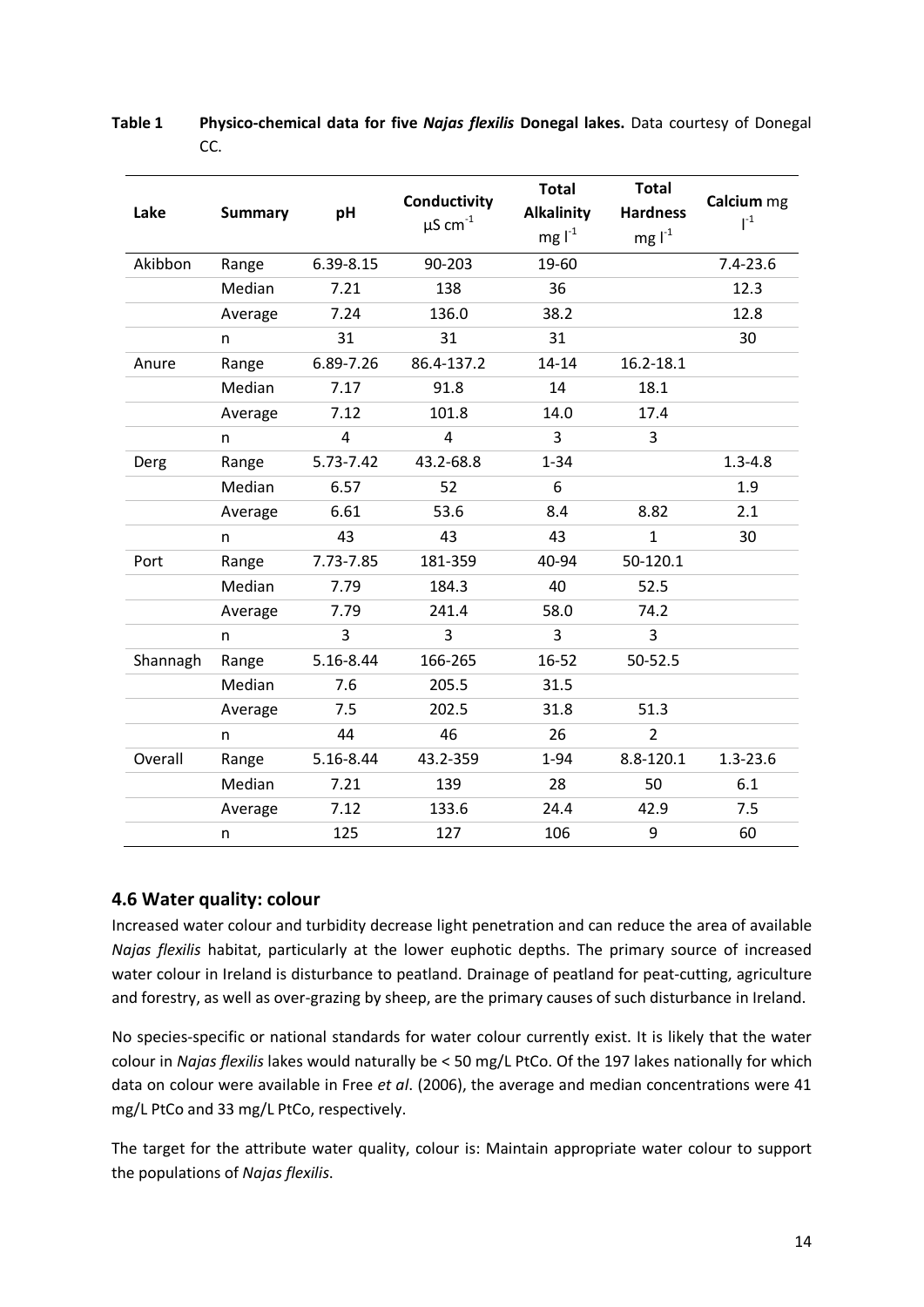The use of the attribute water transparency and a species specific target (in metres) would also be a useful measure of changes in light penetration. Secchi disk measurements could be used, with a target of no decrease in Secchi disk transparency.

# <span id="page-15-0"></span>**4.7 Associated species**

As detailed in section 1.1, *Najas flexilis* is associated with a more diverse range of macrophyte species than found in the more base-poor lakes in peatland catchments. Appendix 2 includes some of Cilian Roden's notes of associated species in Clooney, Sheskinmore and Kiltooris Loughs. The list of associated species for the lakes is presented in Table 2 (Roden, 2004) and relevé data are given in Table 3 (Roden, 2007).

N.F Stewart, C.D. Preston and S.D. Webster recorded the following species in Clooney Lough on the 22nd of August 1989, although they did not find *Najas flexilis* at the time: *Osmunda regalis*, *Alisma plantago-aquatica*, *Baldellia ranunculoides*, *Comarum palustre* (= *Potentilla palustris*), *Eleocharis palustris*, *Hydrocotyle vulgaris, Littorella uniflora*, *Potamogeton gramineus, Potamogeton pectinatus, Potamogeton perfoliatus, Potamogeton pusillus, Ranunculus flammula, Samolus valerandi* and *Chara aspera*.

N.F Stewart and C.D. Preston visited Sheskinmore in August 1989. C.D. Preston recorded the following species from a ditch and lough on the eastern side of Sheskinmore Lough, near an inflow: *Alisma plantago-aquatica*, *Carex rostrata, Cladium mariscus, Hippuris vulgaris, Juncus bulbosus, Myriophyllum alterniflorum*, *Nymphaea alba*, *Potamogeton berchtoldii*, *Potamogeton natans, Potamogeton* x *nitens, Ranunculus lingua, Sparganium erectum* and *Typha latifolia.* N.F Stewart recorded the following species from the western side of the lake and associated fen: *Equisetum fluviatile*, *Carex paniculata*, *Juncus bulbosus, Lemna minor, Myriophyllum alterniflorum*, *Parnassia palustris*, *Phragmites australis*, *Potamogeton natans, Potamogeton perfoliatus, Potamogeton polygonifolius, Potamogeton* x *nitens, Schoenoplectus tabernaemontani, Utricularia intermedia, Utricularia minor, Utricularia vulgaris, Chara aculeolata, Chara aspera, Chara virgata, Chara hispida*  var*. hispida* and *Chara vulgaris.*

N.F Stewart, C.D. Preston and S.D. Webster recorded the following species, in addition to *Najas flexilis*, in Kiltooris Lough on the 22nd of August 1989: *Equisetum fluviatile*, *Osmunda regalis*, *Anagallis tenella*, *Apium nodiflorum*, *Baldellia ranunculoides*, *Callitriche stagnalis*, *Caltha palustris*, *Carex rostrata, Comarum palustre* (= *Potentilla palustris*), *Eleogiton fluitans*, *Eriocaulon aquaticum, Hippuris vulgaris, Hydrocotyle vulgaris, Hypericum elodes, Juncus bulbosus, Lemna minor, Lobelia dortmanna*, *Menyanthes trifoliata*, *Myosotis laxa*, *Myriophyllum alterniflorum*, *Nymphaea alba*, *Persicaria amphibia*, *Potamogeton berchtoldii*, *Potamogeton gramineus, Potamogeton natans, Potamogeton pectinatus, Potamogeton perfoliatus, Potamogeton polygonifolius, Ranunculus* agg., *Ranunculus flammula, Samolus valerandi, Schoenoplectus tabernaemontani, Sparganium natans, Utricularia minor, Veronica scutellata* and *Chara virgata*.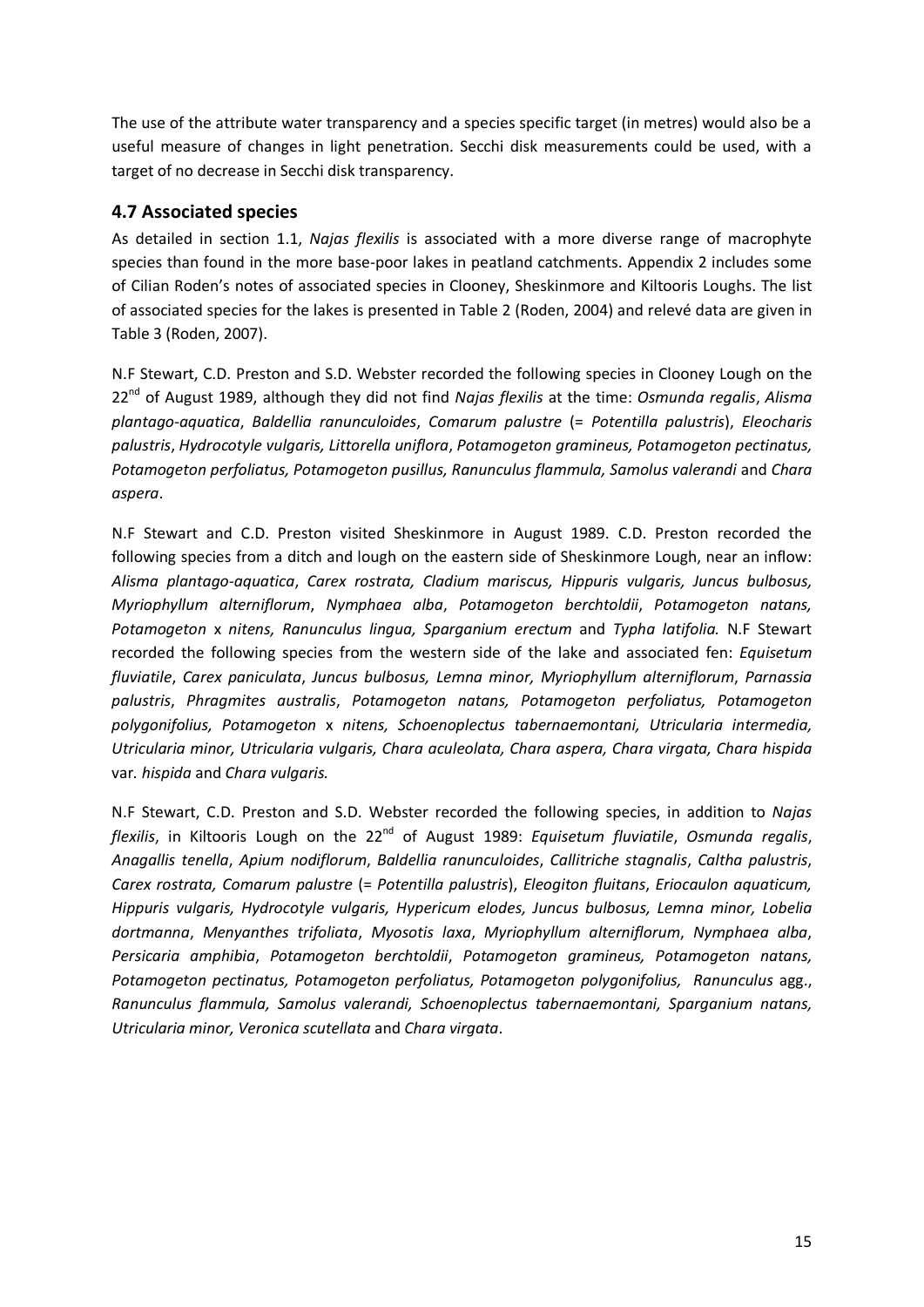# **Table 2 Associated species recorded in Clooney, Kiltooris and Sheskinmore Loughs in West of Ardara/Maas Road SAC.** Source: Roden (2004).

| <b>Species</b>                 | Clooney      | <b>Kiltooris</b> | <b>Sheskinmore</b> |
|--------------------------------|--------------|------------------|--------------------|
| Najas flexilis                 | $\mathbf{1}$ | $\mathbf{1}$     | $\mathbf{1}$       |
| <b>Isoetes lacustris</b>       |              | $\mathbf{1}$     | 1                  |
| Potamogeton perfoliatus        | $\mathbf{1}$ | 1                | 1                  |
| Potamogeton berchtoldii        |              | 1                |                    |
| Nitella translucens            |              | $\mathbf{1}$     | $\mathbf{1}$       |
| Chara virgata                  |              | $\mathbf{1}$     |                    |
| Elatine hexandra               |              | 1                |                    |
| Nitella confervacea            |              | 1                |                    |
| Apium inundatum                |              | 1                |                    |
| Callitriche hermaphroditica    | $\mathbf{1}$ | 1                | $\mathbf{1}$       |
| Chara aspera                   | 1            | 1                | $\mathbf{1}$       |
| Potamogeton crispus            |              | 1                |                    |
| Potamogeton gramineus          |              |                  | $\mathbf{1}$       |
| Chara ?curta                   |              |                  | $\mathbf{1}$       |
| Chara globularis               | $\mathbf{1}$ |                  |                    |
| Potamogeton x nitens           | $\mathbf{1}$ |                  |                    |
| Tolypella glomerata            | 1            |                  |                    |
| Myriophyllum alterniflorum     | $\mathbf{1}$ |                  | 1                  |
| Littorella uniflora            |              | 1                | 1                  |
| Chara virgata                  |              |                  |                    |
| Nitella flexilis               | $\mathbf{1}$ |                  | $\mathbf{1}$       |
| Sparganium angustifolium       |              | $\mathbf 1$      | 1                  |
| Lobelia dortmanna              |              |                  | $\mathbf{1}$       |
| Fontinalis antipyretica        | $\mathbf{1}$ | 1                | 1                  |
| Eriocaulon aquaticum           |              | 1                |                    |
| Juncus bulbosus                |              | 1                | 1                  |
| Utricularia vulgaris           |              |                  |                    |
| Potamogeton natans             |              |                  | $\mathbf{1}$       |
| Nymphaea alba                  |              |                  | $\mathbf{1}$       |
| <b>Baldellia ranunculoides</b> |              | $\mathbf{1}$     |                    |
| Potamogeton pectinatus         | $\mathbf{1}$ |                  |                    |

Competition from both native and non-native species is a potential threat to *Najas flexilis*. Wingfield *et al*. (2004) noted competition by the native species *Myriophyllum alterniflorum* and *Chara* spp. as possibly impacting on *Najas flexilis* in a Scottish Loch. Competition from native species could be part of a natural lake-succession or, more likely, promoted by environmental disturbances such as eutrophication. Eutrophication will inevitably convey an advantage on invasive non-native and native perennial species. Wingfield *et al*. (2004) observed that competition is not always a problem,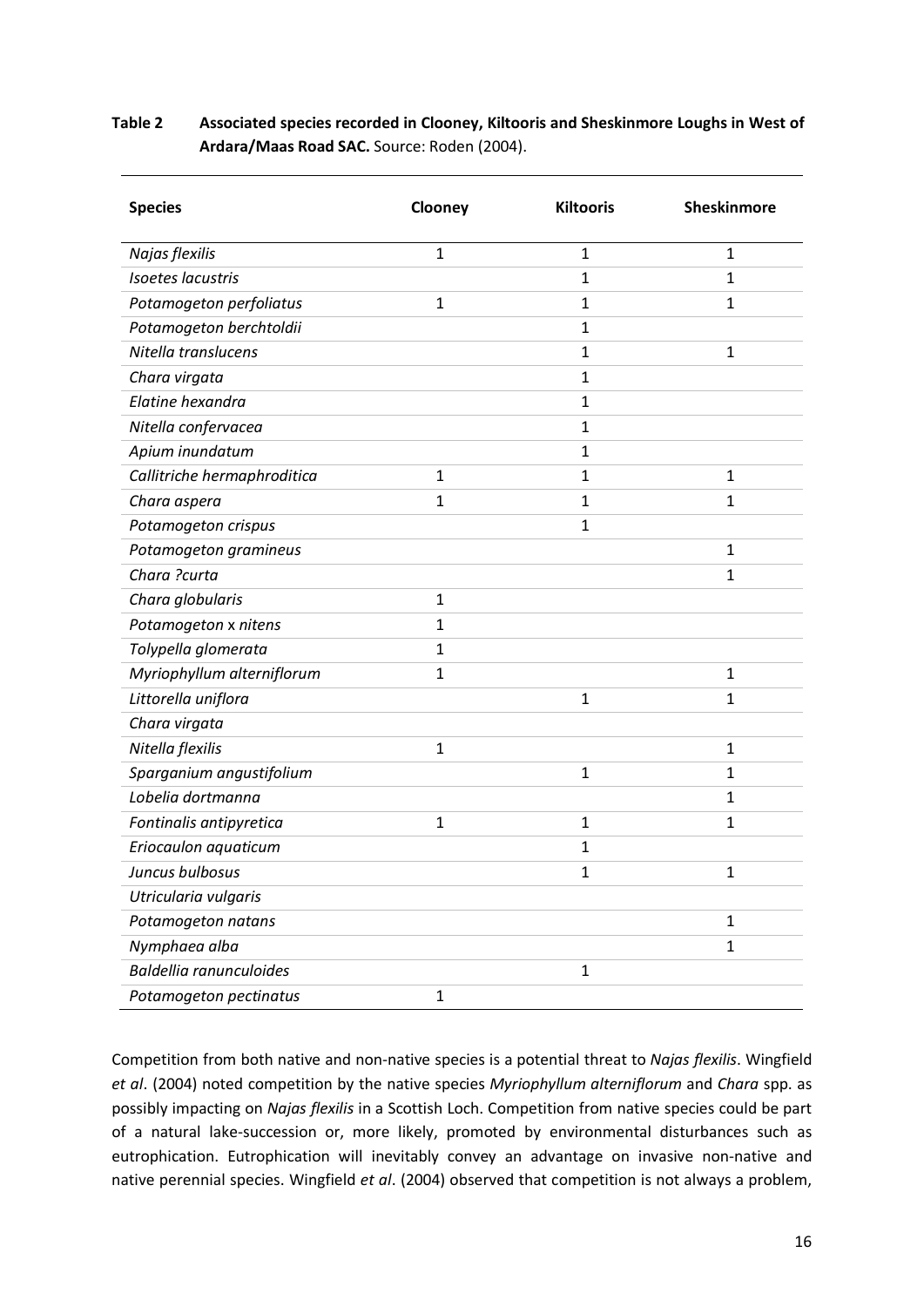but is more likely to be where nutrients and light promote excessive growth. The issue of competition from both native and non-native species is discussed further in O Connor (2013).

| Table 3 | Relevé data from Clooney, Kiltooris and Sheskinmore Loughs,     |
|---------|-----------------------------------------------------------------|
|         | the three Najas flexilis lakes in West of Ardara/Maas Road SAC. |
|         | Cover abundance for 1 m X 1 m relevés are provided using the    |
|         | Braun Blanquet cover abundance scale. Source: Roden (2004).     |

| lake                    | Clooney | <b>Kiltooris</b> | <b>Sheskinmore</b> |
|-------------------------|---------|------------------|--------------------|
| depth (m)               | 1       | 8                | 0.5                |
| substrate               | Sand    |                  | Sand               |
| colour                  | Clear   | Clear            | Clear              |
| Najas flexilis          | 0.1     | 2                | 0.1                |
| Potamogeton berchtoldii |         | 0.1              |                    |
| Potamogeton perfoliatus |         | 1                |                    |
| Nitella translucens     |         | $\overline{2}$   |                    |
| Chara virgata           |         | 1                |                    |
| Nitella confervacea     |         | $\overline{2}$   |                    |
| Chara globularis        | 4       |                  | 2                  |
| Chara aspera            |         | 0.1              |                    |
| Fontinalis antipyretica |         | 0.1              |                    |

The target for the attribute associated species is: Maintain appropriate associated species and vegetation communities to support the populations of *Najas flexilis.*

# <span id="page-17-0"></span>**4.8 Fringing habitat**

Fringing habitats are an integral part of the structure and functioning of lake systems. Most lake shorelines have fringing habitats of reedswamp, other swamp, fen, marsh or wet-woodland that intergrade with and support the lake habitat. Fringing habitats can contribute to the aquatic food web (e.g. allochthonous matter such as leaf fall), provide habitat (refuge and resources) for certain life-stages of fish, birds and aquatic invertebrates, assist in the settlement of fine suspended material, protect lake shores from erosion and contribute to nutrient cycling. Equally, fringing habitats are dependent on the lake, particularly its water levels, and support wetland communities and species of conservation concern.

The target for the attribute fringing habitat is: Maintain the area and condition of fringing habitats necessary to support the populations of *Najas flexilis*.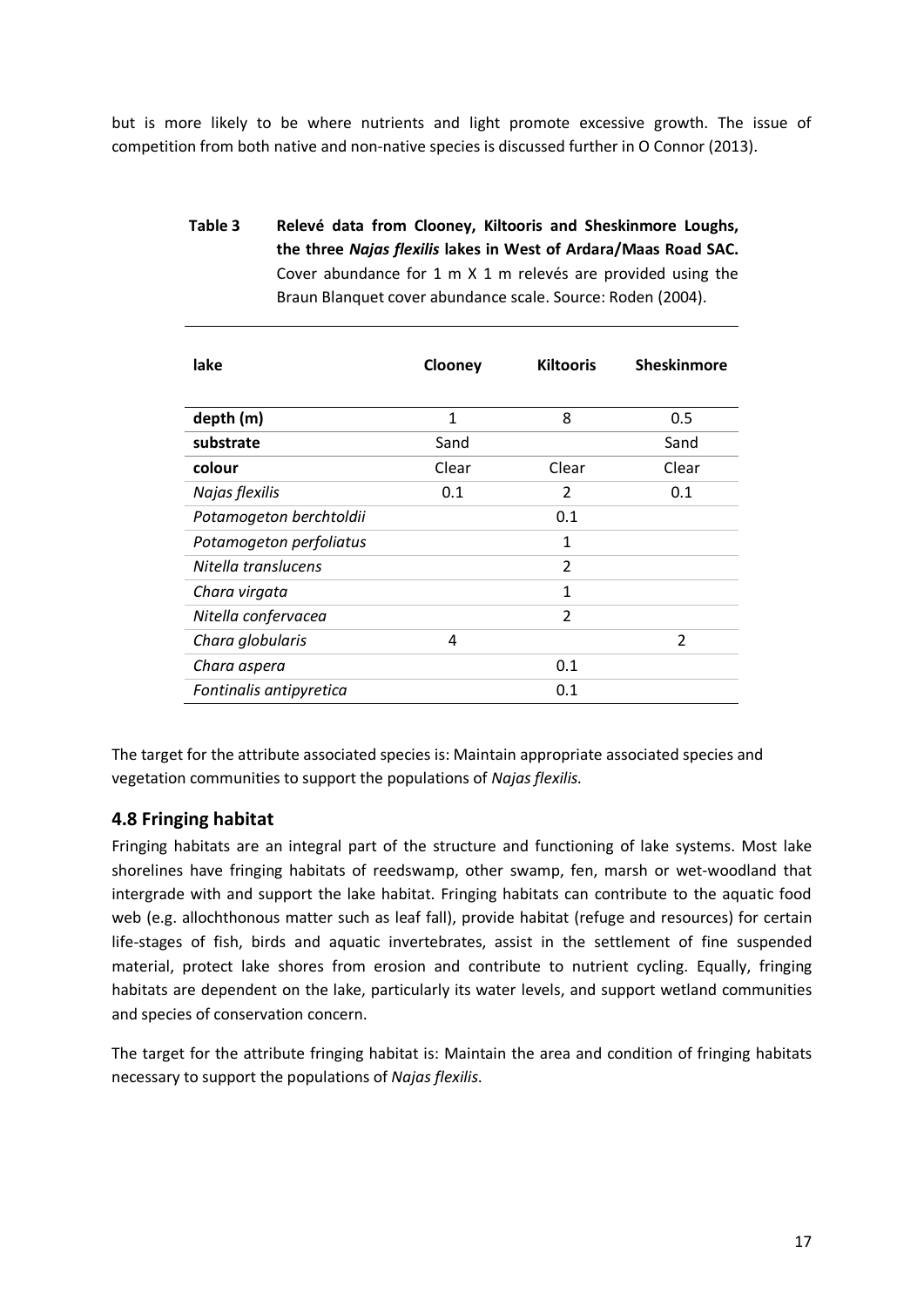# <span id="page-18-0"></span>**5. Bibliography**

Allott, N., Brennan, M., Cooke, D., Reynolds, J.D. and Simon, N. (1997) A Study of the Effects of stream Hydrology and Water Quality in Forested Catchments on Fish and Invertebrates: Volume 4, Stream Chemistry, Hydrology and Biota, Galway-Mayo Region. AQUAFOR Report. COFORD, Dublin.

Benthic Solutions Ltd. (2007) *Monitoring of condition, density, location and total extent/population of Slender Naiad (*Najas flexilis*), in the Pertshire Lunan Lochs*. Unpublished report, Scottish Natural Heritage, Perth.

Bullock-Webster, G.R. (1920) Some charophyte notes. *The Irish Naturalist* 29(6): 55-58.

Caffrey, J.M. and Rorslett, B. (1989) The macrophytic vegetation of Rusheenduff (Renvyle) Lough, Co. Galway. *Irish Naturalists' Journal* 23 (4): 125-128.

Clabby, K.J., Bradley, C., Craig, M., Daly, D., Lucey, J., McGarrigle, M., O'Boyle, S., Tierney, D. and Bowman, J. (2008) *Water Quality in Ireland 2004-2006*. EPA, Wexford.

Duigan, C.A., Kovach, W.L. and Palmer, M (2006) *Vegetation communities of British Lakes: a revised classification*. Joint Nature Conservation Committee, Peterborough.

Dwyer, N. (2013) The *Status of Ireland's Climate, 2012*. EPA, Wexford.

FitzGerald, R. and Preston, C.D.P. (1994) Preliminary survey of *Najas flexilis*. In: FitzGerald, R. *Kerry - Vc H1 & H2. Report on preliminary survey of threatened & protected species*. Unpublished Report to the National Parks and Wildlife Service, Dublin.

Free, G., Little, R., Tierney, D., Donnelly, K. and Coroni, R. (2006) *A reference-based typology and ecological assessment system for Irish lakes. Preliminary Investigations*. Final Report. Project 2000- FS-1-M1 Ecological Assessment of Lakes Pilot Study to Establish Monitoring Methodologies EU (WFD). EPA, Wexford.

Freshwater Ecology Group (FEG), TCD and Compass Informatics (2007) Conservation assessments of freshwater lake habitats in the Republic of Ireland. April 2007. In: National Parks and Wildlife Service (Ed.) *The Status of EU Protected Habitats and Species in Ireland, Backing Documents, Article 17 Forms, Maps*. Volume 2, 1110-1256.

Godwin, H. (1975) *The history of the British flora. A factual basis for phytogeography.* Cambridge University Press, Cambridge.

Haynes, R.R. (1979) Revision of North and Central American *Najas* (Najadaceae). *SIDA* 8 (1): 34–56.

Heuff, H. (1984) *The Vegetation of Irish Lakes. Parts 1 and 2*. Unpublished Report to the Wildlife Service, Office of Public Works, Dublin.

Kelly-Quinn, M., Tierney, D, Coyle, S. and Bracken, J.J. (1997) A Study of the Effects of stream Hydrology and Water Quality in Forested Catchments on Fish and Invertebrates: Volume 3, Stream Chemistry, Hydrology and Biota, Wicklow Region. AQUAFOR Report. COFORD, Dublin.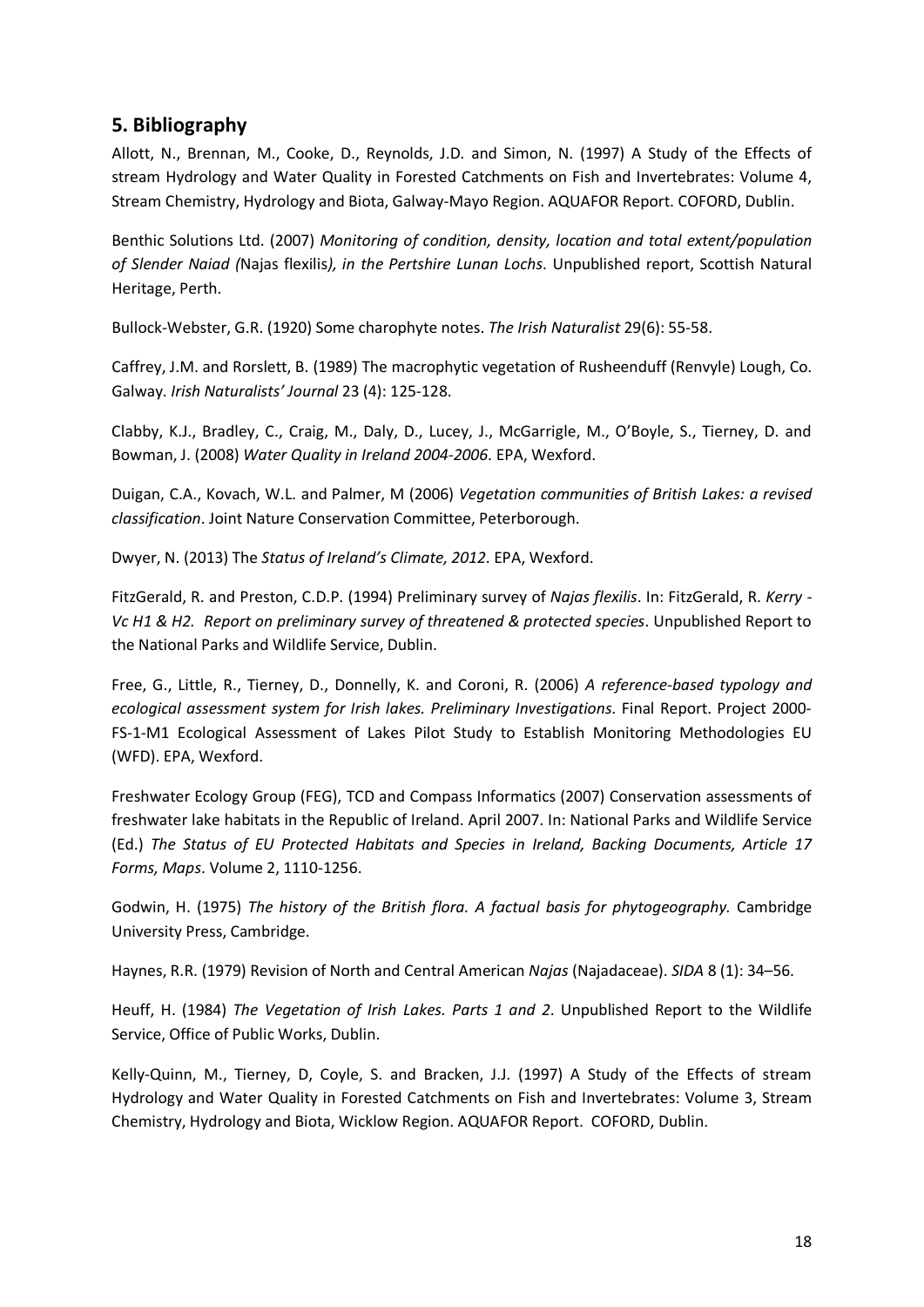Krause, W. and King, J.J. (1994) The ecological status of Lough Corrib, Ireland, as indicated by physiographic factors, water chemistry and macrophytic flora. *Vegetatio* 110: 149–161.

McGarrigle, M.L., Bowman, J.J., Clabby, K.J., Lucey, J., Cunningham, P., MacCarthaigh, M., Keegan, M., Cantrell, B., Lehane, M., Clenaghan, C. and Toner, P.F. (2002) *Water Quality in Ireland 1998- 2000.* EPA, Wexford.

Ní Chatháin, B., Moorkens, E. and Irvine, K. (2013) *Management Strategies for the Protection of High Status Water Bodies*. 010-W-DS-3. Strive Report Series No. 99. EPA, Wexford.

NPWS (2008) The Status of EU Protected Habitats and Species in Ireland. Conservation Status in Ireland of Habitats and Species listed in the European Council Directive on the Conservation of Habitats, Flora and Fauna 92/43/EEC. Unpublished National Parks and Wildlife Service Report, Dublin.

NPWS (2013) The status of EU protected habitats and species in Ireland. Species assessments volume 3. Version 1.1. Department of Arts, Heritage and the Gaeltacht, Dublin, Ireland.

OECD (Organisation for Economic Co-operation and Development) (1982) *Eutrophication of Waters. Monitoring Assessment and Control*. OECD, Paris.

O Connor, Á. (2013) Article 17 assessment form and audit trail for *Najas flexilis*, the Slender Naiad (species code 1833) – Backing Document. Unpublished Report, National Parks and Wildlife Service, Dublin.

Oliver, D. (1851) Notes of a botanical ramble in Ireland last autumn. *Phytologist* 4: 125-128.

O'Sullivan, A. (1997) *A summary report of the rare plants survey of plant species listed on Annex II of the EU Habitats Directive*. Unpublished Report to the National Parks and Wildlife Service, Dublin.

Palmer, M. (1989) *A botanical classification of standing waters in Great Britain; and a method for the use of macrophyte flora in assessing changes in water quality incorporating a reworking of data 1992*. Joint Nature Conservation Committee, Peterborough. Research and Survey in Nature Conservation, No. 19.

Palmer, M. (1992) *A botanical classification of standing waters in Great Britain; and a method for the use of macrophyte flora in assessing changes in water quality*. Nature Conservancy Council, Peterborough.

Praeger, R. L. (1946). Things left undone. *Irish Naturalists' Journal* 8 (9): 322-327.

Preston, C.D. and Hill, M.O. (1997) The geographical relationships of British and Irish vascular plants. *Botanical Journal of the Linnean Society* 124: 1–120.

Preston, C.D. and Croft, J.M. (2001) *Aquatic Plants in Britain and Ireland*. Harley Books, Colchester.

Roden, C.M. (1999) *A survey of the sublittoral vegetation of 15 machair loughs in north west Ireland*. Report to the National Heritage Council, Kilkenny.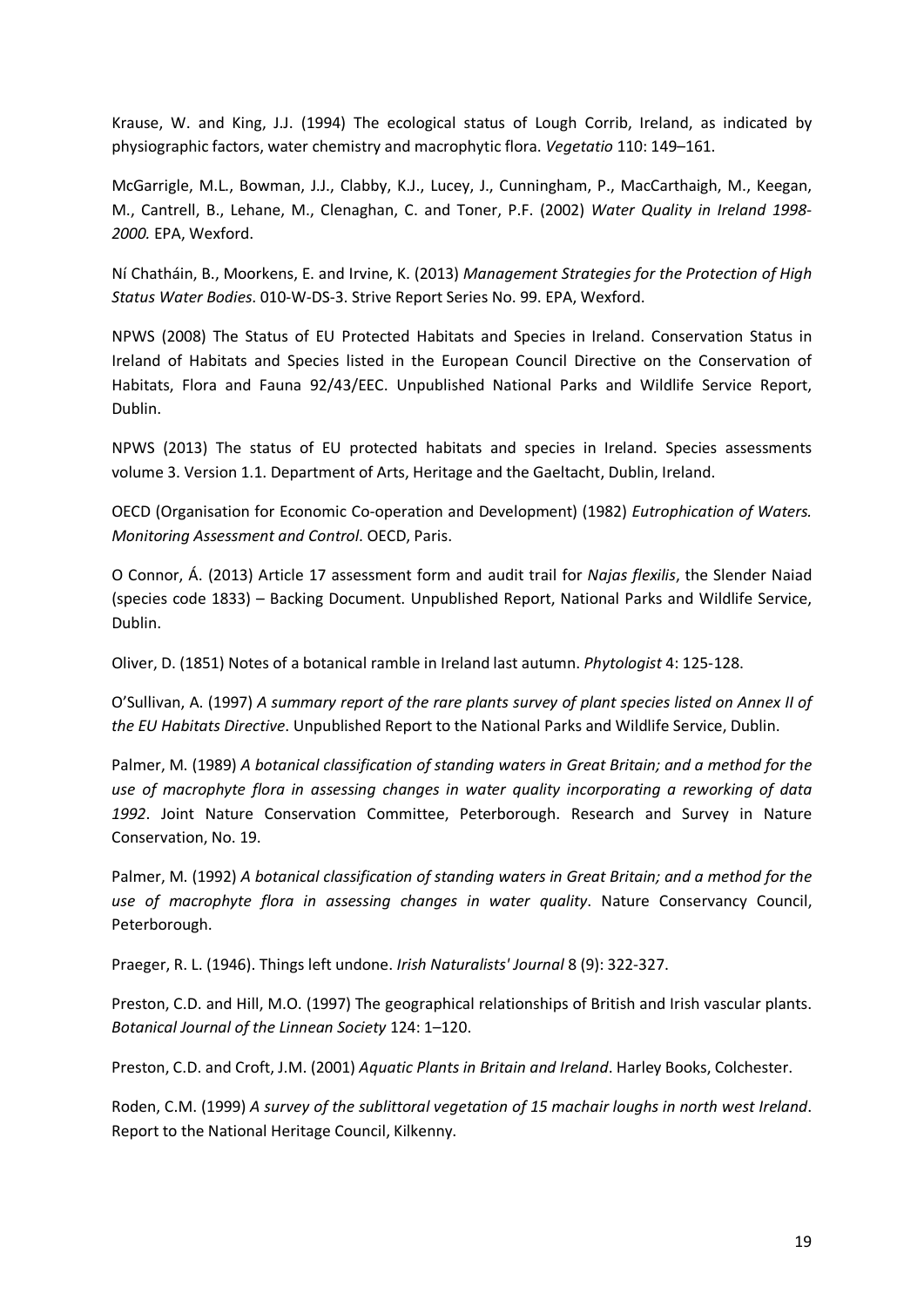Roden, C.M. (2002) Najas flexilis *in Donegal.* Unpublished Report to the National Parks and Wildlife Service, Dublin.

Roden, C.M. (2003) Najas flexilis *in Connemara.* Unpublished Report to the National Parks and Wildlife Service, Dublin.

Roden, C.M (2004) *The distribution of* Najas flexilis *in Ireland 2002-2004*. Unpublished Report to the National Parks and Wildlife Service, Dublin.

Roden, C.M. (2005) A new station for *Hydrilla verticillata* in Connemara*. Irish Naturalists' Journal* 28 3 138-139.

Roden, C. (2007) Conservation Assessment of Slender Naiad (*Najas flexilis* (Willd.) Rostk. & W.L.E.Schmidt) in Ireland. March 2007. Slender Naiad (*Najas flexilis*) (1833) Conservation Status Assessment Report. Backing Document. In: National Parks and Wildlife Service (Ed.) *The Status of EU Protected Habitats and Species in Ireland, Backing Documents, Article 17 Forms, Maps*. Volume 2, 824-840.

Roden, C. (2013) A report on the aquatic macrophytes in 12 lakes along the Maam Cross to Ballynahinch Road. Unpublished Report to RPS Group, Galway.

Roden, C. and Murphy, P. (2014) Targeted survey of *Najas flexilis*. Unpublished Report to the National Parks and Wildlife Service, Department of Arts, Heritage and the Gaeltacht, Ireland.

Tierney, D., Free, G., Kennedy, B., Little, R., Plant, C., Trodd, W. and Wynne, C. (2010) Water Quality of Lakes. In: M. McGarrigle, J. Lucey, and M. Ó Cinnéide (eds.) *Water Quality in Ireland 2007-2009*. EPA, Wexford.

van Groenendael, J.M., Hochstenbach, S.M.H., van Mansfeld, M.J.M. and Roozen, A.J.M. (1979) *The influence of the sea and of parent material on wetlands and blanket bog in west Connemara, Ireland*. Department of Geobotany, Catholic University, Nijmegen.

van Groenendael, J.M. , van Mansfeld, M.J.M., Roozen, A.J.M. and Westhoff, V. (1993) Vegetation succession in lakes in the coastal fringe of West Connemara, Ireland. *Aquatic Conservation: Marine and Freshwater Systems* 3: 25-41.

Wingfield, R.A., Murphy, K.J., Hollingsworth, P. and Gaywood, M.J. (2004) *The Ecology of* Najas flexilis. Scottish Natural Heritage Commissioned Report No. 017 (ROAME No. F98PA02).

Wingfield, R.A., Murphy, K.J. and Gaywood, M.J. (2005) Lake habitat suitability for the rare European macrophyte *Najas flexilis* (Willd.) Rostk. & Schmidt. *Aquatic Conserv: Mar. Freshw. Ecosyst*. 15: 227– 241.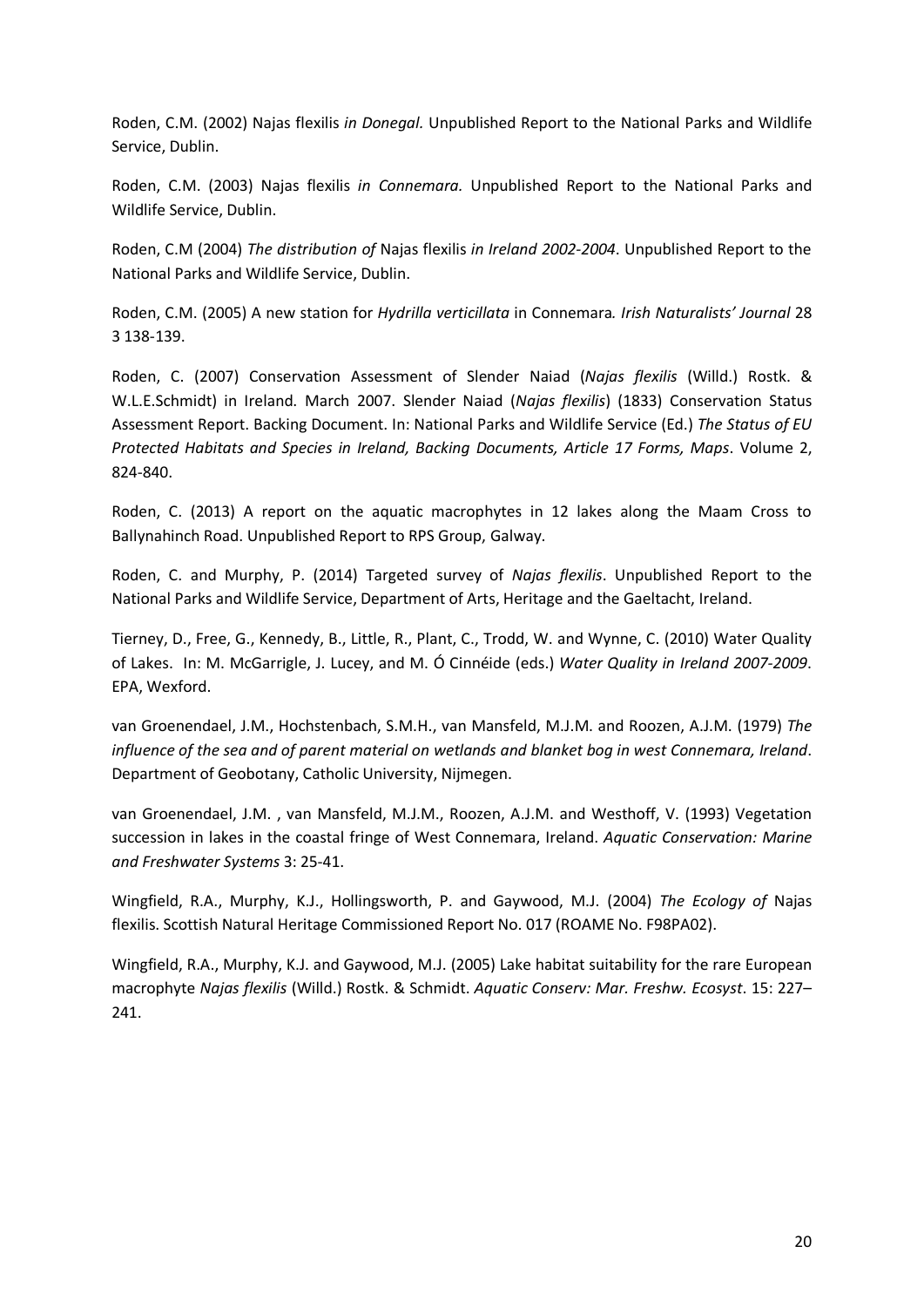<span id="page-21-0"></span>

# **Appendix 1** *Najas flexilis* **distribution map**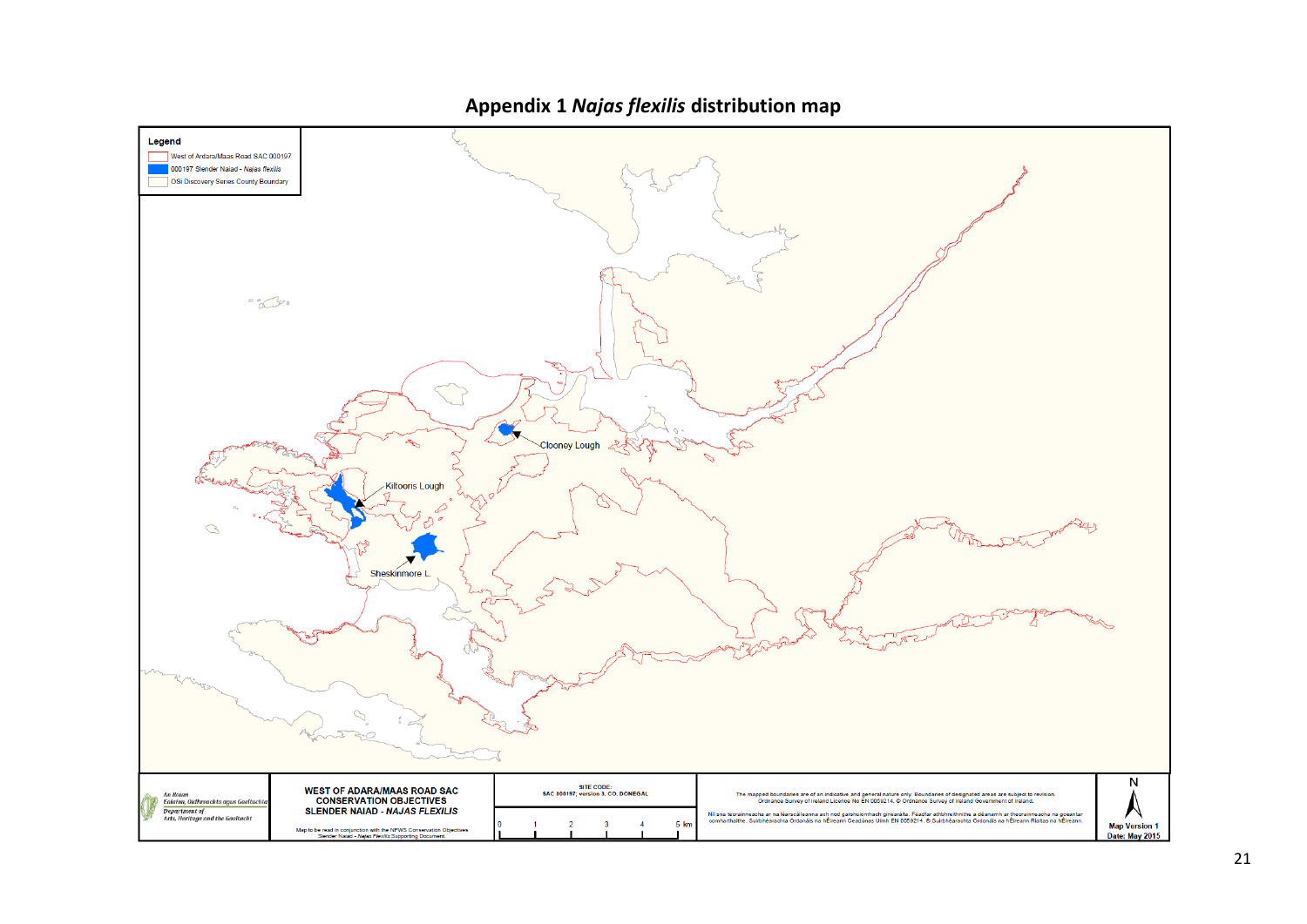# <span id="page-22-0"></span>**Appendix 2 Notes of** *Najas flexilis* **surveys of Clooney, Sheskinmore and Kiltooris Loughs by Dr Cilian Roden**

| <b>Species: Najas flexilis</b> | Discovery series map: 10      | Grid reference:<br>G723992 |
|--------------------------------|-------------------------------|----------------------------|
| <b>Locality: Clooney Lough</b> | Vice county: H35              | <b>SAC/NHA no.: 197</b>    |
| <b>Date: 29/07/2002</b>        | <b>Recorder: Cilian Roden</b> |                            |

**Site description:** Clooney Lough is an approximately oval lake, less than 500 m in width and less than 2 m depth. It is situated between machair and outcropping Dal Riadan limestone or marble. The lake floor is mostly sand. The machair is now used as a golf course. Portnoo is 1 km to the West.

**Population:** The plant is sparsely scattered in clearings amongst a sward *of Chara globularis*. But as the *Chara* sward is very extensive (1 hectare minimum) more than 1,000 plants could be present.

**Vegetation**: The centre of the lake is occupied by *Chara* with scattered *Najas*, *Tolypella glomerata* and *Nitella flexilis*.

**Management**: The lake is bordered by a golf course on its North shore. It is not clear if fertilisers and possibly herbicides are used regularly and wash into the lake.

**Threats**: Eutrophication caused by management of the golf course may be a danger.

**Access**: Through a private road to a farm on the east side of the lake.

**Conservation**: The site should be monitored to establish that slow eutrophication is not occurring. Its shallow nature means that monitoring is possible using waders.

**Remarks**: Recorded by Praeger in 1939, the population appears well established. Clooney Lough is the shallowest site for *Najas* recorded in this survey.

Clooney Lough

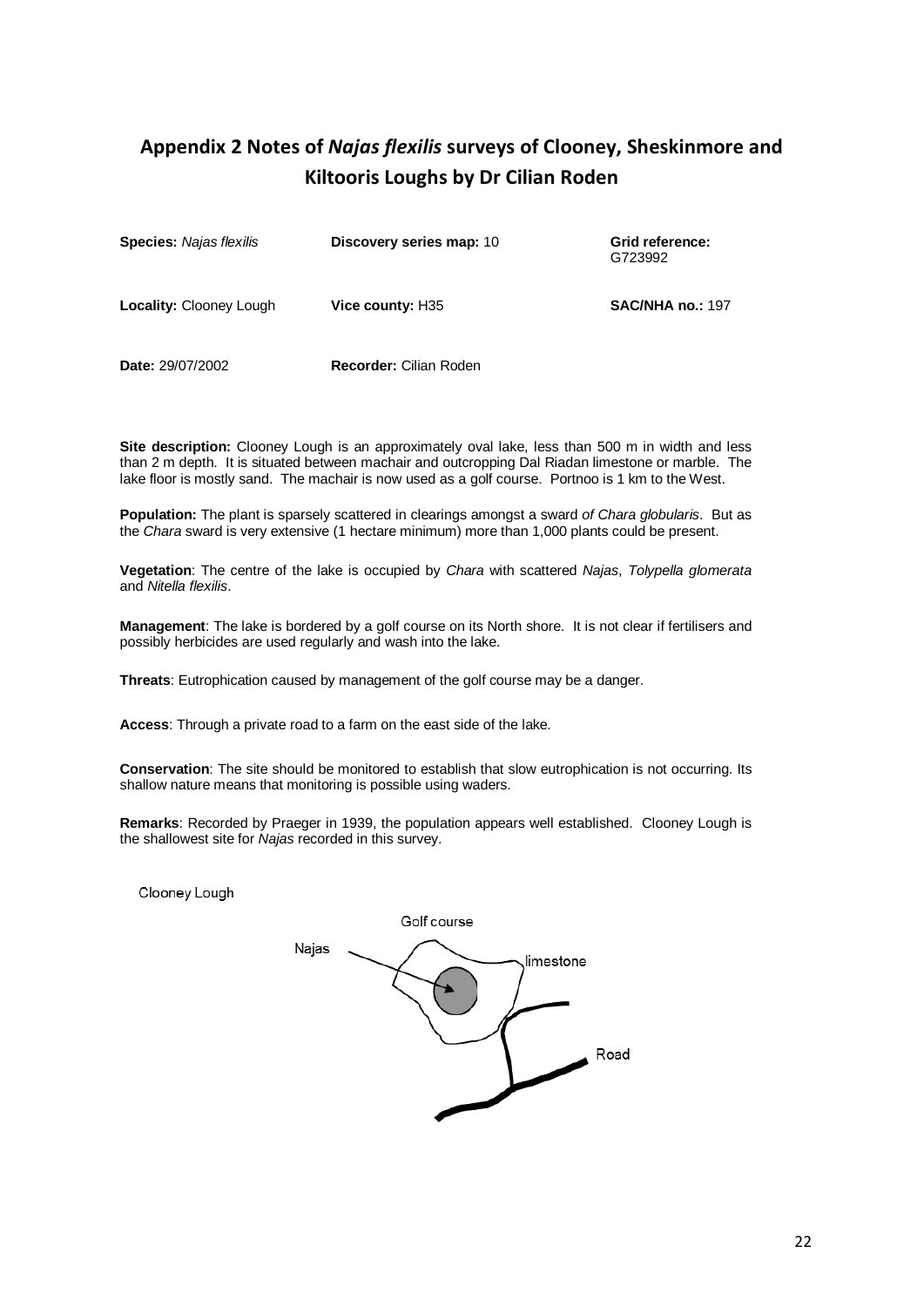| <b>Species: Najas flexilis</b>                    | Discovery series map:10       | Grid reference:<br>G700957 |
|---------------------------------------------------|-------------------------------|----------------------------|
| <b>Locality: Seskinmore lough,</b><br>Co. Donegal | Vice county: H35              | <b>SAC/NHA no.: 197</b>    |
| <b>Date: 29/7/2002</b>                            | <b>Recorder: Cilian Roden</b> |                            |

**Site description**: Seskinmore is a shallow circular lough formed between machair and outcropping rock. Maximum depth is less than 2 m. The bottom is mainly sandy mud. Vegetation is dominated by *Chara* spp.

**Population:** The population exceeds 1000 plants scattered amongst *Chara* throughout and under leaves of *Sparganium emersum* in the south-east corner of the lough. Only under *Sparganium* does the species attain high cover values.

**Vegetation**: Associated species include *Chara globularis* and *Sparganium emersum*.

**Management:** The site is a statutory nature reserve owned by Duchas.

**Access**: by track on south side of lake.

**Conservation**: At present there are no conservation issues.

**Remarks:** This site does not fit within the common perception that *Najas flexilis* is a deep water plant. In places it grows in 0.5 m water depth.

Seskinmore Lough Najas